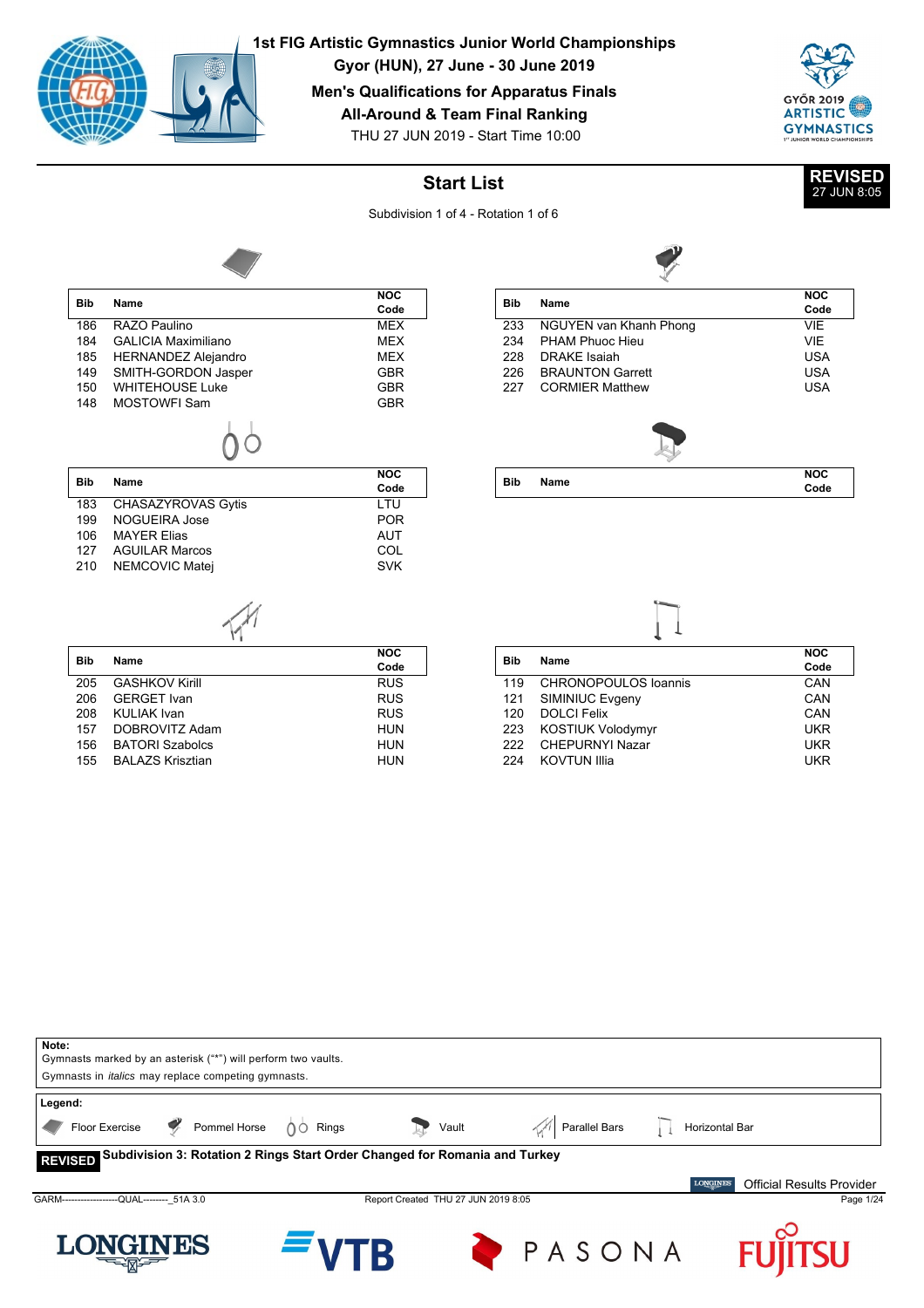

**Gyor (HUN), 27 June - 30 June 2019**

### **Men's Qualifications for Apparatus Finals**

**All-Around & Team Final Ranking**

THU 27 JUN 2019 - Start Time 10:22



## **Start List**



Subdivision 1 of 4 - Rotation 2 of 6

| <b>Bib</b> | Name                     | <b>NOC</b> |
|------------|--------------------------|------------|
|            |                          | Code       |
| 223        | <b>KOSTIUK Volodymyr</b> | UKR        |
| 224        | KOVTUN Illia             | UKR        |
| 222        | <b>CHEPURNYI Nazar</b>   | UKR        |
| 119        | CHRONOPOULOS Ioannis     | CAN        |
| 121        | SIMINIUC Evgeny          | CAN        |
| 120        | <b>DOLCI Felix</b>       | CAN        |
|            |                          |            |
| <b>Bib</b> | Name                     | <b>NOC</b> |
|            |                          | Code       |
| 228        | DRAKE Isaiah             | USA        |
| 226        | <b>BRAUNTON Garrett</b>  | USA        |
| 227        | <b>CORMIER Matthew</b>   | USA        |

|--|

|     |      | <b>NOC</b> |  |
|-----|------|------------|--|
| Bib | Name | Code       |  |
|     |      |            |  |

233 NGUYEN van Khanh Phong VIE

| Bib | Name                       | <b>NOC</b> |
|-----|----------------------------|------------|
|     |                            | Code       |
| 149 | SMITH-GORDON Jasper        | <b>GBR</b> |
| 150 | <b>WHITEHOUSE Luke</b>     | <b>GBR</b> |
| 148 | <b>MOSTOWFI Sam</b>        | <b>GBR</b> |
| 185 | <b>HERNANDEZ Alejandro</b> | MEX        |
| 186 | RAZO Paulino               | <b>MEX</b> |
| 184 | <b>GALICIA Maximiliano</b> | <b>MEX</b> |
|     |                            |            |

|     |                       | NOC                   |  |  |
|-----|-----------------------|-----------------------|--|--|
| Bib | Name                  | Code                  |  |  |
| 199 | NOGUEIRA Jose         | $\star$<br><b>POR</b> |  |  |
| 106 | <b>MAYER Elias</b>    | AUT                   |  |  |
| 127 | <b>AGUILAR Marcos</b> | COL                   |  |  |
| 210 | NEMCOVIC Matej        | <b>SVK</b>            |  |  |
| 183 | CHASAZYROVAS Gytis    | I TU                  |  |  |
|     |                       |                       |  |  |

| NOC<br>Code | <b>Bib</b> | Name                    | <b>NOC</b><br>Code |
|-------------|------------|-------------------------|--------------------|
|             | 157        | DOBROVITZ Adam          | <b>HUN</b>         |
|             | 156        | <b>BATORI Szabolcs</b>  | <b>HUN</b>         |
|             | 155        | <b>BALAZS Krisztian</b> | <b>HUN</b>         |
|             | 205        | <b>GASHKOV Kirill</b>   | <b>RUS</b>         |
|             | 206        | <b>GERGET</b> Ivan      | <b>RUS</b>         |
|             | 208        | KULIAK Ivan             | <b>RUS</b>         |
|             |            |                         |                    |

| Note:<br>Gymnasts marked by an asterisk ("*") will perform two vaults.<br>Gymnasts in <i>italics</i> may replace competing gymnasts. |              |                            |                                     |                 |                 |                                  |
|--------------------------------------------------------------------------------------------------------------------------------------|--------------|----------------------------|-------------------------------------|-----------------|-----------------|----------------------------------|
| Legend:                                                                                                                              |              |                            |                                     |                 |                 |                                  |
| Floor Exercise<br>₩                                                                                                                  | Pommel Horse | $\bigcap$ $\bigcirc$ Rings | Vault                               | M Parallel Bars | Horizontal Bar  |                                  |
| REVISED Subdivision 3: Rotation 2 Rings Start Order Changed for Romania and Turkey                                                   |              |                            |                                     |                 |                 |                                  |
|                                                                                                                                      |              |                            |                                     |                 | <b>LONGINES</b> | <b>Official Results Provider</b> |
| GARM--------------------QUAL-------- 51A 3.0                                                                                         |              |                            | Report Created THU 27 JUN 2019 8:05 |                 |                 | Page 2/24                        |
| <b>LONGINES</b><br>~~ 서와~~                                                                                                           |              |                            |                                     | PASONA          |                 | <b>FUJITSU</b>                   |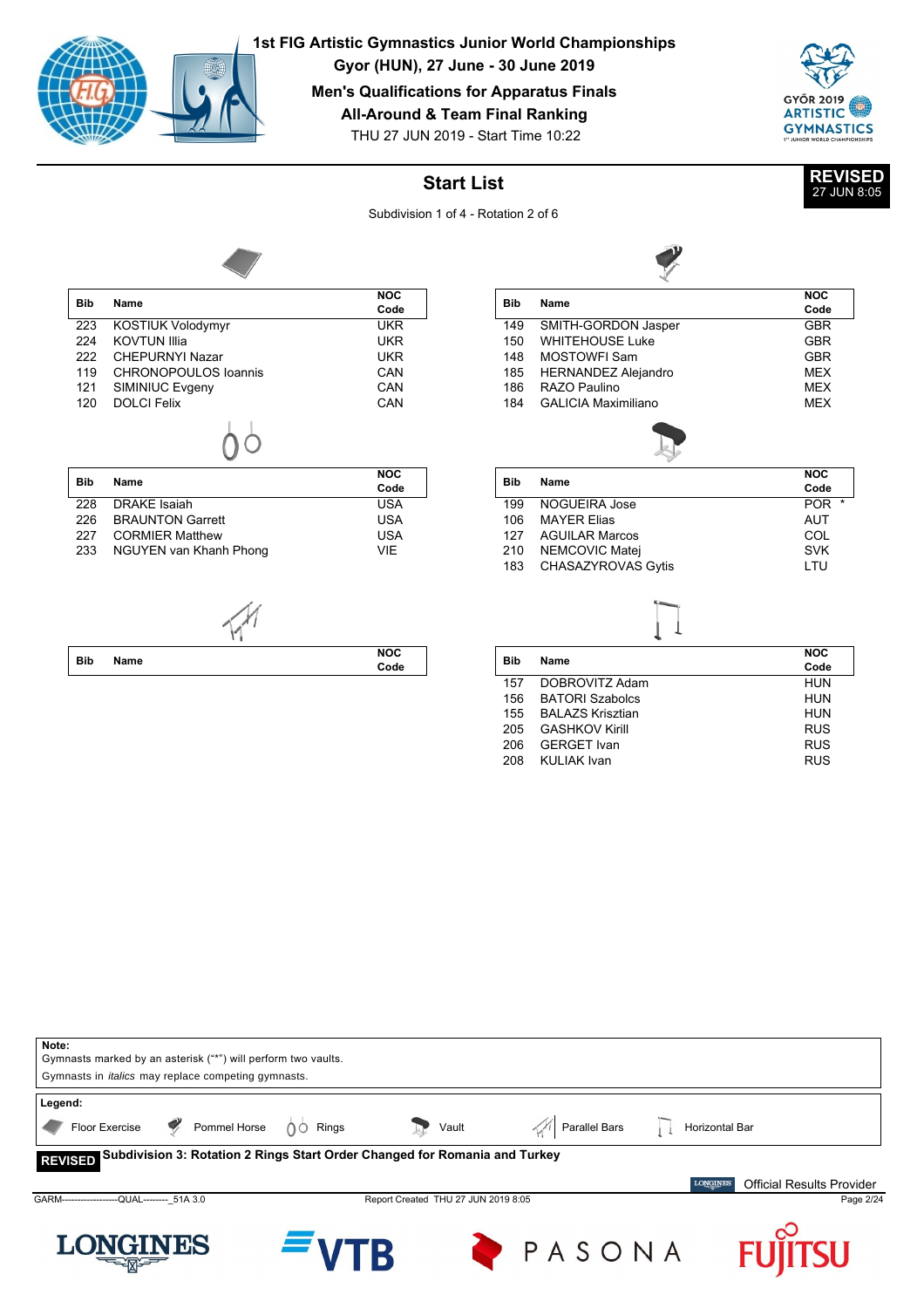

**Gyor (HUN), 27 June - 30 June 2019**

#### **Men's Qualifications for Apparatus Finals**

**All-Around & Team Final Ranking**

THU 27 JUN 2019 - Start Time 10:45



### **Start List**







199 NOGUEIRA Jose **POR** 

| <b>Bib</b> | <b>Name</b>                     | <b>NOC</b><br>Code |
|------------|---------------------------------|--------------------|
| 119        | CHRONOPOULOS Ioannis            | CAN                |
|            |                                 | CAN                |
| 121<br>120 | SIMINIUC Evgeny<br>DOI CI Felix | CAN                |
|            |                                 |                    |
| 223        | KOSTIUK Volodymyr               | <b>UKR</b>         |
| 224        | KOVTUN Illia                    | <b>UKR</b>         |
| 222        | <b>CHEPURNYI Nazar</b>          | <b>UKR</b>         |
|            |                                 | <b>NOC</b>         |
|            |                                 |                    |
| <b>Bib</b> | <b>Name</b>                     | Code               |
| 233        | NGUYEN van Khanh Phong          | $\star$<br>VIE     |
| 226        | <b>BRAUNTON Garrett</b>         | <b>USA</b>         |
| 227        | <b>CORMIFR Matthew</b>          | <b>USA</b><br>*    |
| 228        | <b>DRAKF</b> Isaiah             | USA                |
|            |                                 |                    |
| <b>Bib</b> | Name                            | <b>NOC</b>         |

 $\mathbf{v}$ 

| Note:<br>Gymnasts marked by an asterisk ("*") will perform two vaults.<br>Gymnasts in <i>italics</i> may replace competing gymnasts. |                                                                            |                                     |                        |                 |                                  |
|--------------------------------------------------------------------------------------------------------------------------------------|----------------------------------------------------------------------------|-------------------------------------|------------------------|-----------------|----------------------------------|
| Legend:                                                                                                                              |                                                                            |                                     |                        |                 |                                  |
| Floor Exercise<br>v.                                                                                                                 | Pommel Horse<br>$\bigcap$ $\bigcirc$ Rings                                 | Vault                               | <b>A</b> Parallel Bars | Horizontal Bar  |                                  |
| <b>REVISED</b>                                                                                                                       | Subdivision 3: Rotation 2 Rings Start Order Changed for Romania and Turkey |                                     |                        |                 |                                  |
|                                                                                                                                      |                                                                            |                                     |                        | <b>LONGINES</b> | <b>Official Results Provider</b> |
| GARM--------------------QUAL-------- 51A 3.0                                                                                         |                                                                            | Report Created THU 27 JUN 2019 8:05 |                        |                 | Page 3/24                        |
| <b>LONGINES</b><br><b>ANGLES</b>                                                                                                     | <sup>=</sup> VTR                                                           |                                     | PASONA                 |                 | <b>FUJITSU</b>                   |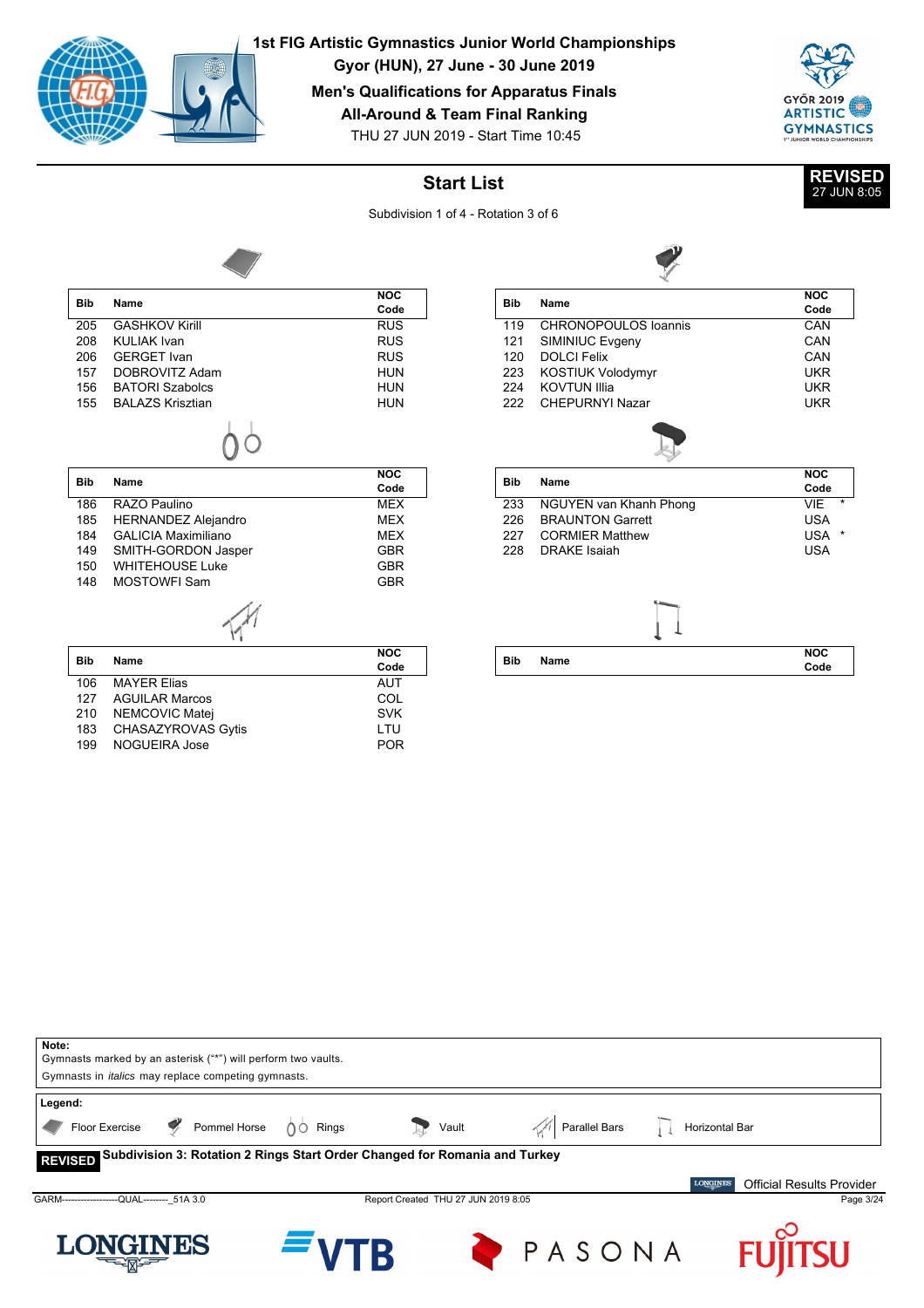

| Note:<br>Gymnasts marked by an asterisk ("*") will perform two vaults.<br>Gymnasts in <i>italics</i> may replace competing gymnasts. |                            |                                     |                        |                 |                                               |  |  |  |
|--------------------------------------------------------------------------------------------------------------------------------------|----------------------------|-------------------------------------|------------------------|-----------------|-----------------------------------------------|--|--|--|
| Legend:<br>Pommel Horse<br>Floor Exercise<br>v.                                                                                      | $\bigcap$ $\bigcirc$ Rings | $\mathbb{R}$ Vault                  | <b>M</b> Parallel Bars |                 | Horizontal Bar                                |  |  |  |
| REVISED Subdivision 3: Rotation 2 Rings Start Order Changed for Romania and Turkey                                                   |                            |                                     |                        | <b>LONGINES</b> |                                               |  |  |  |
| GARM--------------------QUAL-------- 51A 3.0                                                                                         |                            | Report Created THU 27 JUN 2019 8:05 |                        |                 | <b>Official Results Provider</b><br>Page 4/24 |  |  |  |
| <b>LONGINES</b><br>부부부                                                                                                               | TR                         |                                     | PASONA                 |                 | <b>FUILTSU</b>                                |  |  |  |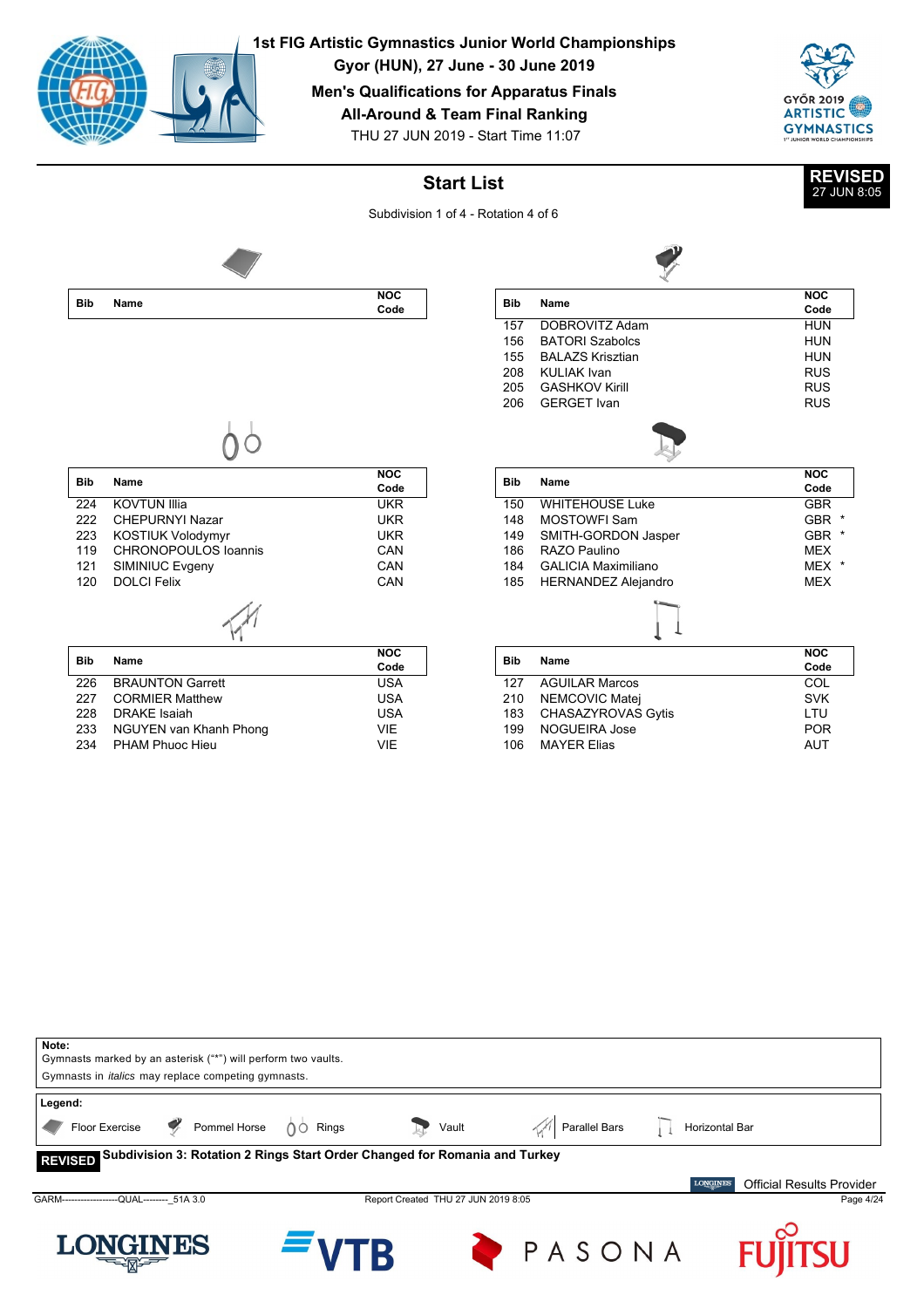

**Gyor (HUN), 27 June - 30 June 2019**

**Men's Qualifications for Apparatus Finals**

**All-Around & Team Final Ranking**

THU 27 JUN 2019 - Start Time 11:30





| Note:<br>Gymnasts marked by an asterisk ("*") will perform two vaults.<br>Gymnasts in <i>italics</i> may replace competing gymnasts. |                                            |                                     |               |                 |                                  |
|--------------------------------------------------------------------------------------------------------------------------------------|--------------------------------------------|-------------------------------------|---------------|-----------------|----------------------------------|
| Legend:<br>V<br>Floor Exercise                                                                                                       | Pommel Horse<br>$\bigcap$ $\bigcirc$ Rings | Vault                               | Parallel Bars | Horizontal Bar  |                                  |
| REVISED Subdivision 3: Rotation 2 Rings Start Order Changed for Romania and Turkey                                                   |                                            |                                     |               | <b>LONGINES</b> | <b>Official Results Provider</b> |
| GARM--------------------QUAL-------- 51A 3.0                                                                                         |                                            | Report Created THU 27 JUN 2019 8:05 |               |                 | Page 5/24                        |
| <b>LONGINES</b><br>三位                                                                                                                |                                            |                                     | PASONA        |                 | <b>FUITSU</b>                    |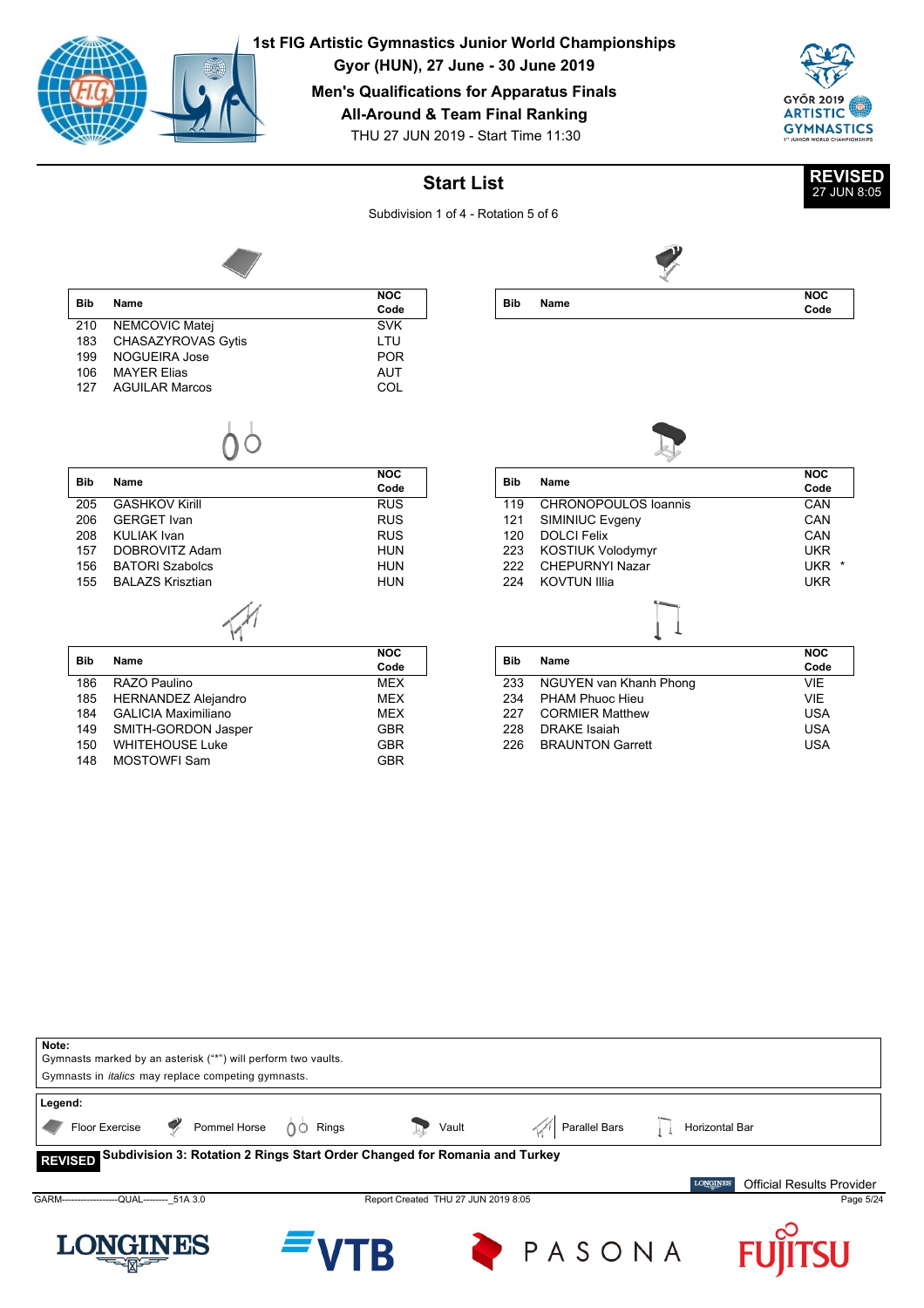

**Gyor (HUN), 27 June - 30 June 2019**

**Men's Qualifications for Apparatus Finals**

**All-Around & Team Final Ranking**

THU 27 JUN 2019 - Start Time 11:52



#### **Start List** Subdivision 1 of 4 - Rotation 6 of 6 **REVISED** 27 JUN 8:05 **Bib Name NOC Code** 227 CORMIER Matthew USA 228 DRAKE Isaiah USA 226 BRAUNTON Garrett<br>233 NGUYEN van Khanh Phong NET VIE 233 NGUYEN van Khanh Phong 234 PHAM Phuoc Hieu VIE **Bib Name NOC Code** 183 CHASAZYROVAS Gytis LTU 199 NOGUEIRA Jose **POR** 106 MAYER Elias AUT AGUILAR Marcos 210 NEMCOVIC Matej **Bib Name NOC Code Bib Name NOC Code** 157 DOBROVITZ Adam HUN<br>156 BATORI Szabolcs HUN **BATORI Szabolcs** 155 BALAZS Krisztian 1988 - HUN HUN<br>1996 GERGET Ivan 1998 - HUN RUS GERGET Ivan 208 KULIAK Ivan RUS 205 GASHKOV Kirill **RUS Bib Name NOC Code** 222 CHEPURNYI Nazar UKR 223 KOSTIUK Volodymyr Carl Communist Communist UKR 224 KOVTUN Illia UKR 119 CHRONOPOULOS Ioannis 120 DOLCI Felix CAN 121 SIMINIUC Evgeny CAN **Bib Name NOC Code** 149 SMITH-GORDON Jasper GBR 150 WHITEHOUSE Luke GBR 148 MOSTOWFI Sam GBR<br>186 RAZO Paulino GBR GBR MEX 186 RAZO Paulino<br>185 HERNANDEZ HERNANDEZ Alejandro MEX 184 GALICIA Maximiliano MEX

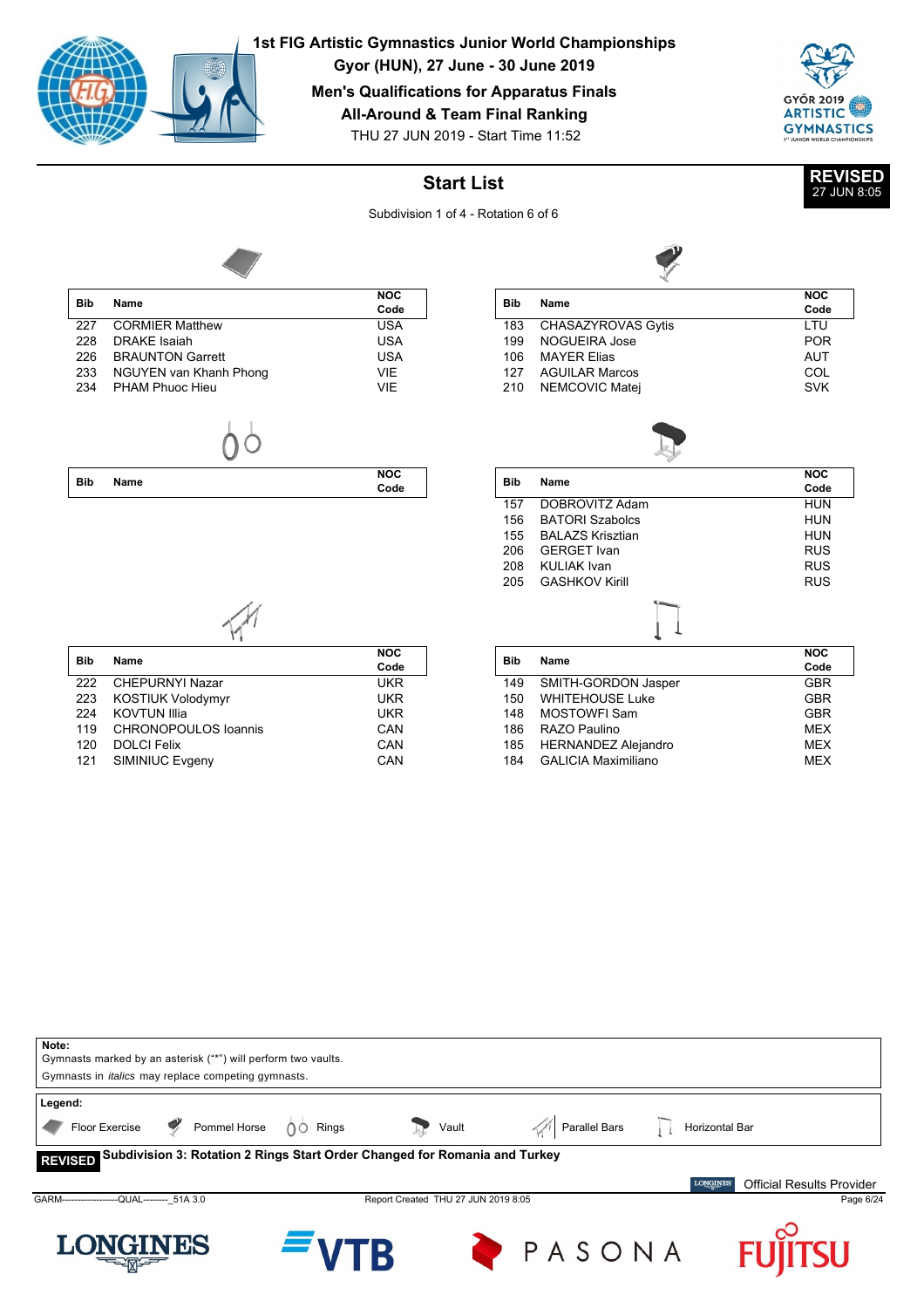

**Gyor (HUN), 27 June - 30 June 2019**

### **Men's Qualifications for Apparatus Finals**

**All-Around & Team Final Ranking**

THU 27 JUN 2019 - Start Time 13:15



**REVISED** 27 JUN 8:05

# **Start List** Subdivision 2 of 4 - Rotation 1 of 6



|            | ,,                        |            |
|------------|---------------------------|------------|
| <b>Bib</b> | Name                      | <b>NOC</b> |
|            |                           | Code       |
| 232        | MAMATKULOV Fayoziddin     | <b>UZB</b> |
| 230        | <b>JURAEV Utkirbek</b>    | <b>UZB</b> |
| 231        | <b>KAMILJANOV Ravshan</b> | <b>UZB</b> |
| 143        | <b>TUYA PEREZ Daniel</b>  | <b>ESP</b> |
| 142        | <b>REBOLLAR Hugo</b>      | <b>ESP</b> |
| 141        | <b>MORENO Sergio</b>      | <b>FSP</b> |
|            |                           |            |

|            |                        | <b>NOC</b> |
|------------|------------------------|------------|
| <b>Bib</b> | Name                   | Code       |
| 123        | LI Hongyan             | <b>CHN</b> |
| 124        | YANG Haonan            | <b>CHN</b> |
| 125        | YANG Yanzhi            | CHN        |
| 135        | <b>LOPEZ Cesar</b>     | ECU        |
| 136        | <b>VALENCIA Johnny</b> | ECU        |
| 134        | <b>CALVACHE Pablo</b>  | ECU        |
|            |                        |            |
|            |                        | <b>NOC</b> |
| <b>Bib</b> | Name                   | Code       |

| 130 | <b>BEHAL Jonas</b>     | $\star$<br>CZE |
|-----|------------------------|----------------|
| 132 | <b>VOGL Stepan</b>     | CZE<br>*       |
| 131 | <b>SACHA Voitech</b>   | CZE<br>*       |
| 111 | <b>CUYLE Glen</b>      | BEL            |
| 110 | <b>CUYLE Nicola</b>    | BEL            |
| 112 | <b>MARTINEZ Victor</b> | *<br>BEL       |
|     |                        |                |
| Bib | Name                   | <b>NOC</b>     |
|     |                        | Code           |
| 147 | SALADINO Leo           | <b>FRA</b>     |
| 145 | <b>BALLON Arthur</b>   | <b>FRA</b>     |
| 146 | <b>DESANGES Lucas</b>  | <b>FRA</b>     |
| 100 | ESPINDOLA Fernando     | ARG            |
| 101 | <b>GOMEZ Santiago</b>  |                |

| Note:<br>Gymnasts marked by an asterisk ("*") will perform two vaults.<br>Gymnasts in <i>italics</i> may replace competing gymnasts.      |              |                   |                                     |               |                       |                |  |
|-------------------------------------------------------------------------------------------------------------------------------------------|--------------|-------------------|-------------------------------------|---------------|-----------------------|----------------|--|
| Legend:<br>Floor Exercise                                                                                                                 | Pommel Horse | Rings<br>$\Omega$ | Vault                               | Parallel Bars | <b>Horizontal Bar</b> |                |  |
| REVISED Subdivision 3: Rotation 2 Rings Start Order Changed for Romania and Turkey<br><b>LONGINES</b><br><b>Official Results Provider</b> |              |                   |                                     |               |                       |                |  |
| GARM--------------------QUAL-------- 51A 3.0                                                                                              |              |                   | Report Created THU 27 JUN 2019 8:05 |               |                       | Page 7/24      |  |
| <b>LONGINES</b><br>부부는                                                                                                                    |              |                   |                                     | PASONA        |                       | <b>FUILTSU</b> |  |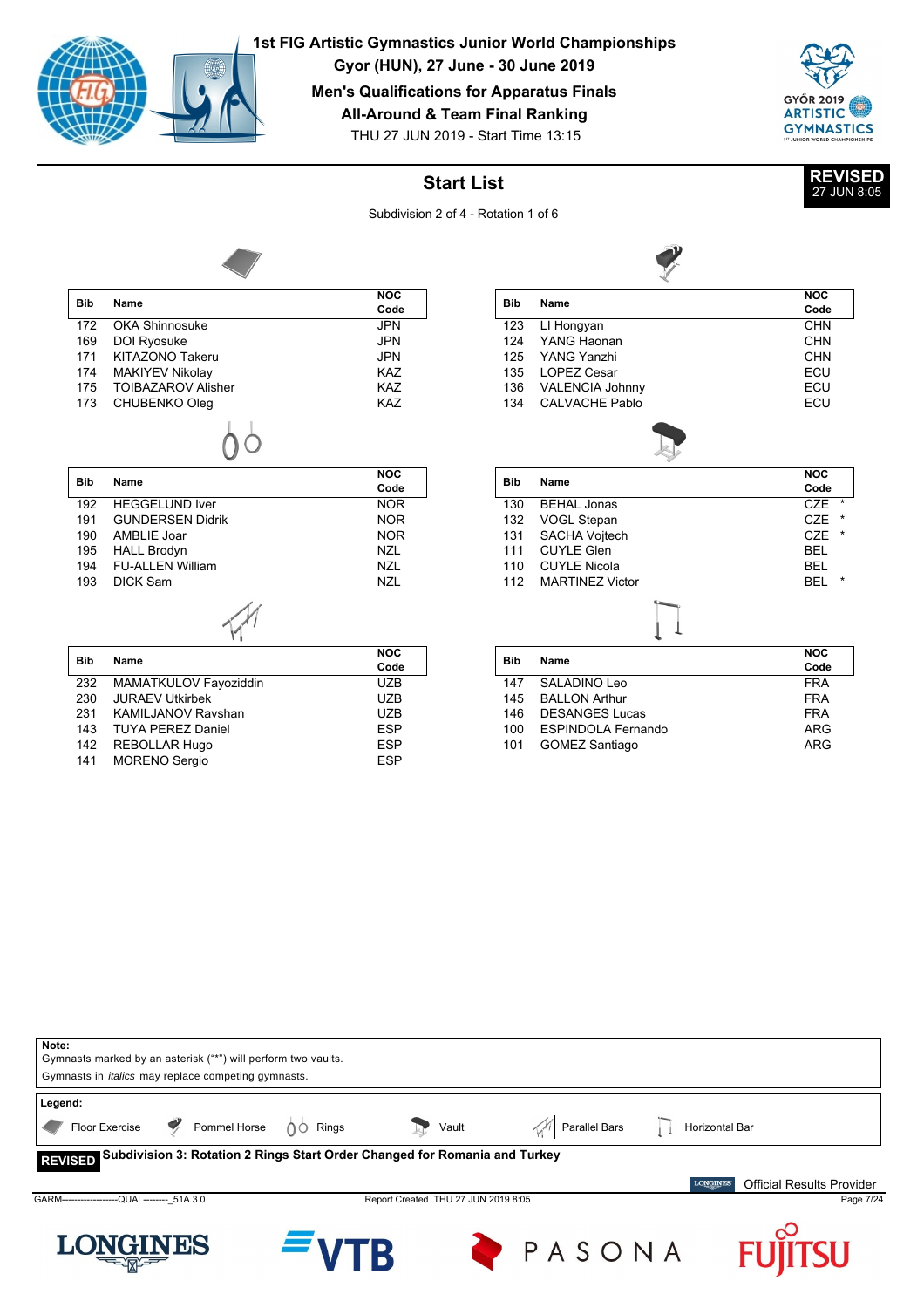

**Gyor (HUN), 27 June - 30 June 2019**

**Men's Qualifications for Apparatus Finals**

**All-Around & Team Final Ranking**

THU 27 JUN 2019 - Start Time 13:37



### **Start List**

Subdivision 2 of 4 - Rotation 2 of 6





| <b>Bib</b> | Name                   | <b>NOC</b><br>Code |
|------------|------------------------|--------------------|
| 111        | <b>CUYLE Glen</b>      | <b>BEL</b>         |
| 112        | <b>MARTINFZ Victor</b> | <b>BEL</b>         |
| 110        | <b>CUYLE Nicola</b>    | BEL                |
| 132        | <b>VOGL Stepan</b>     | <b>CZE</b>         |
| 130        | <b>BEHAL Jonas</b>     | <b>CZE</b>         |
| 131        | <b>SACHA Vojtech</b>   | CZE.               |

 $\sqrt{11}$ 

|     |                           | <b>NOC</b> |
|-----|---------------------------|------------|
| Bib | Name                      | Code       |
| 175 | <b>TOIBAZAROV Alisher</b> | <b>KAZ</b> |
| 174 | <b>MAKIYEV Nikolay</b>    | <b>KAZ</b> |
| 173 | CHUBENKO Oleg             | <b>KAZ</b> |
| 172 | <b>OKA Shinnosuke</b>     | <b>JPN</b> |
| 169 | DOI Ryosuke               | <b>JPN</b> |
| 171 | <b>KITAZONO Takeru</b>    | <b>JPN</b> |
|     |                           |            |

| <b>Bib</b> | Name                     | <b>NOC</b>     |
|------------|--------------------------|----------------|
|            |                          | Code           |
| 195        | <b>HALL Brodyn</b>       | NZL            |
| 194        | <b>FU-ALLEN William</b>  | $\star$<br>NZL |
| 193        | DICK Sam                 | $\star$<br>NZL |
| 190        | AMBLIE Joar              | <b>NOR</b>     |
| 192        | <b>HEGGELUND Iver</b>    | <b>NOR</b>     |
| 191        | <b>GUNDERSEN Didrik</b>  | <b>NOR</b>     |
|            |                          |                |
| <b>Bib</b> | Name                     | <b>NOC</b>     |
|            |                          | Code           |
| 141        | <b>MORENO Sergio</b>     | ESP            |
| 143        | <b>TUYA PEREZ Daniel</b> | <b>ESP</b>     |
| 142        | <b>REBOLLAR Hugo</b>     | <b>ESP</b>     |
| 231        | KAMILJANOV Ravshan       | UZB            |

232 MAMATKULOV Fayoziddin UZB

230 JURAEV Utkirbek

| Note:                                                      | Gymnasts marked by an asterisk ("*") will perform two vaults.              |      |                                     |               |                 |                                  |  |
|------------------------------------------------------------|----------------------------------------------------------------------------|------|-------------------------------------|---------------|-----------------|----------------------------------|--|
| Gymnasts in <i>italics</i> may replace competing gymnasts. |                                                                            |      |                                     |               |                 |                                  |  |
| Legend:                                                    |                                                                            |      |                                     |               |                 |                                  |  |
| Floor Exercise                                             | Pommel Horse 00 Rings                                                      |      | Vault                               | Parallel Bars | Horizontal Bar  |                                  |  |
| <b>REVISED</b>                                             | Subdivision 3: Rotation 2 Rings Start Order Changed for Romania and Turkey |      |                                     |               |                 |                                  |  |
|                                                            |                                                                            |      |                                     |               | <b>LONGINES</b> | <b>Official Results Provider</b> |  |
| GARM-------------------QUAL-------- 51A 3.0                |                                                                            |      | Report Created THU 27 JUN 2019 8:05 |               |                 | Page 8/24                        |  |
| <b>LONGINES</b>                                            |                                                                            | =VTR |                                     | PASONA        |                 | <b>FUJITSU</b>                   |  |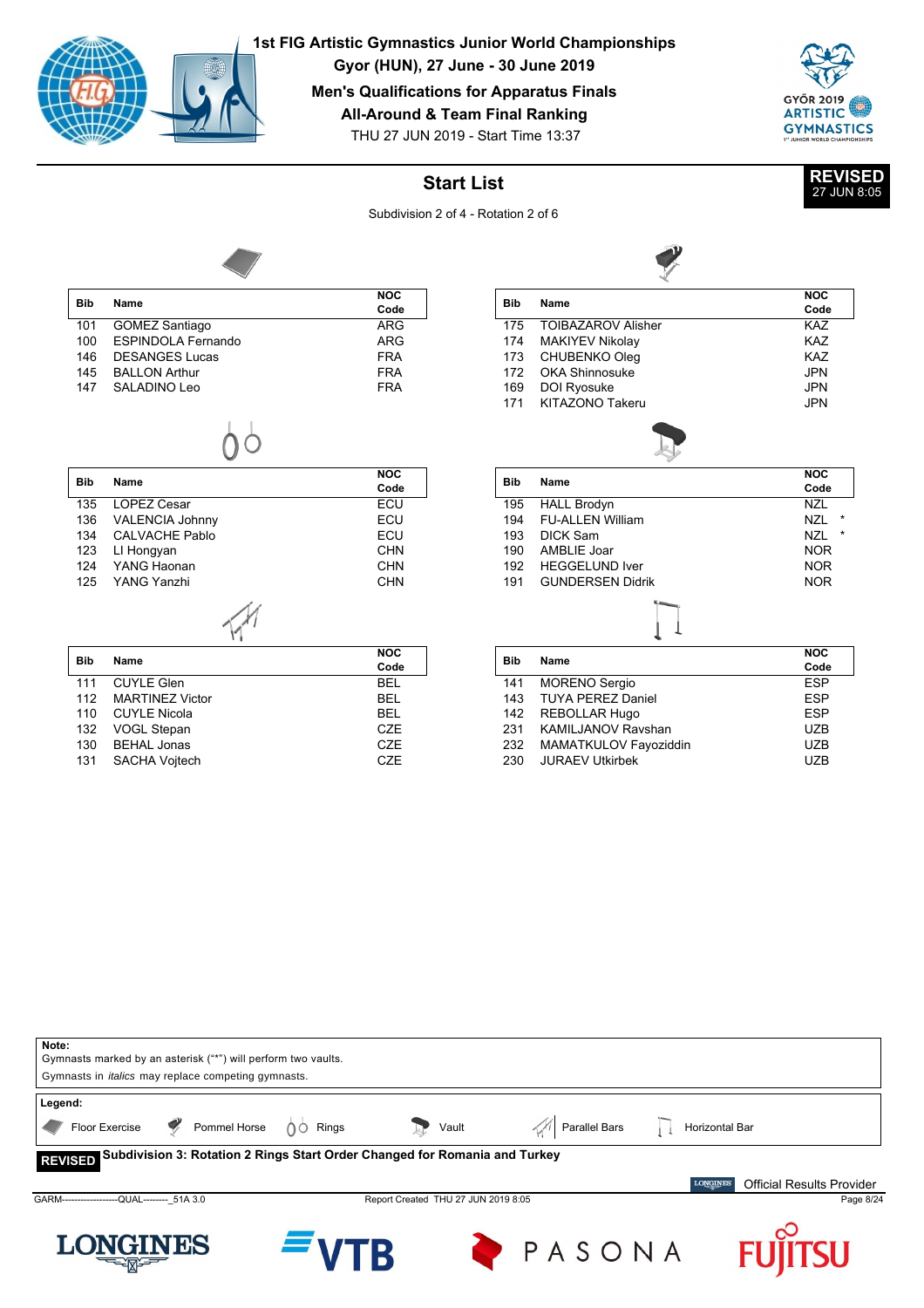

FU-ALLEN William

### **1st FIG Artistic Gymnastics Junior World Championships**

**Gyor (HUN), 27 June - 30 June 2019**

#### **Men's Qualifications for Apparatus Finals**

**All-Around & Team Final Ranking**

THU 27 JUN 2019 - Start Time 14:00



### **Start List**

Subdivision 2 of 4 - Rotation 3 of 6





195 HALL Brodyn NZL 193 DICK Sam NZL

| Bib | Name                  | <b>NOC</b> |
|-----|-----------------------|------------|
|     |                       | Code       |
| 145 | <b>BALLON Arthur</b>  | <b>FRA</b> |
| 146 | DESANGES Lucas        | <b>FRA</b> |
| 147 | SALADINO Leo          | <b>FRA</b> |
| 100 | ESPINDOLA Fernando    | ARG        |
| 101 | <b>GOMEZ Santiago</b> | ARG        |
|     |                       |            |



| <b>Bib</b>               | Name                   | NOC                   |
|--------------------------|------------------------|-----------------------|
|                          |                        | Code                  |
| 123                      | LI Hongyan             | CHN                   |
| 124                      | YANG Haonan            | <b>CHN</b><br>$\star$ |
| 125                      | YANG Yanzhi            | $\star$<br><b>CHN</b> |
| 136                      | <b>VALENCIA Johnny</b> | ECU                   |
| 135                      | <b>LOPEZ Cesar</b>     | *<br>ECU              |
| 134                      | CALVACHE Pablo         | $\star$<br>ECU        |
|                          |                        |                       |
| <b>Bib</b>               | Name                   | <b>NOC</b>            |
|                          |                        | Code                  |
| 132                      | <b>VOGL Stepan</b>     | CZE                   |
| $\overline{\phantom{a}}$ | ——————————             | ~--                   |

| 130 BEHAL Jonas     | CZE. |
|---------------------|------|
| 131 SACHA Vojtech   | CZE  |
| 111 CUYLE Glen      | BEL  |
| 110 CUYLE Nicola    | BEL  |
| 112 MARTINEZ Victor | BEL. |

| Note:<br>Gymnasts marked by an asterisk ("*") will perform two vaults.<br>Gymnasts in <i>italics</i> may replace competing gymnasts. |                              |                                     |                        |                 |                                  |
|--------------------------------------------------------------------------------------------------------------------------------------|------------------------------|-------------------------------------|------------------------|-----------------|----------------------------------|
| Legend:<br>Floor Exercise                                                                                                            | Pommel Horse $\bigcap$ Rings | Vault                               | <b>M</b> Parallel Bars | Horizontal Bar  |                                  |
| REVISED Subdivision 3: Rotation 2 Rings Start Order Changed for Romania and Turkey                                                   |                              |                                     |                        | <b>LONGINES</b> | <b>Official Results Provider</b> |
| GARM-------------------QUAL-------- 51A 3.0<br><b>LONGINES</b><br><del>= 2017 -</del>                                                | =VTR                         | Report Created THU 27 JUN 2019 8:05 | PASONA                 |                 | Page 9/24<br><b>FUJITSU</b>      |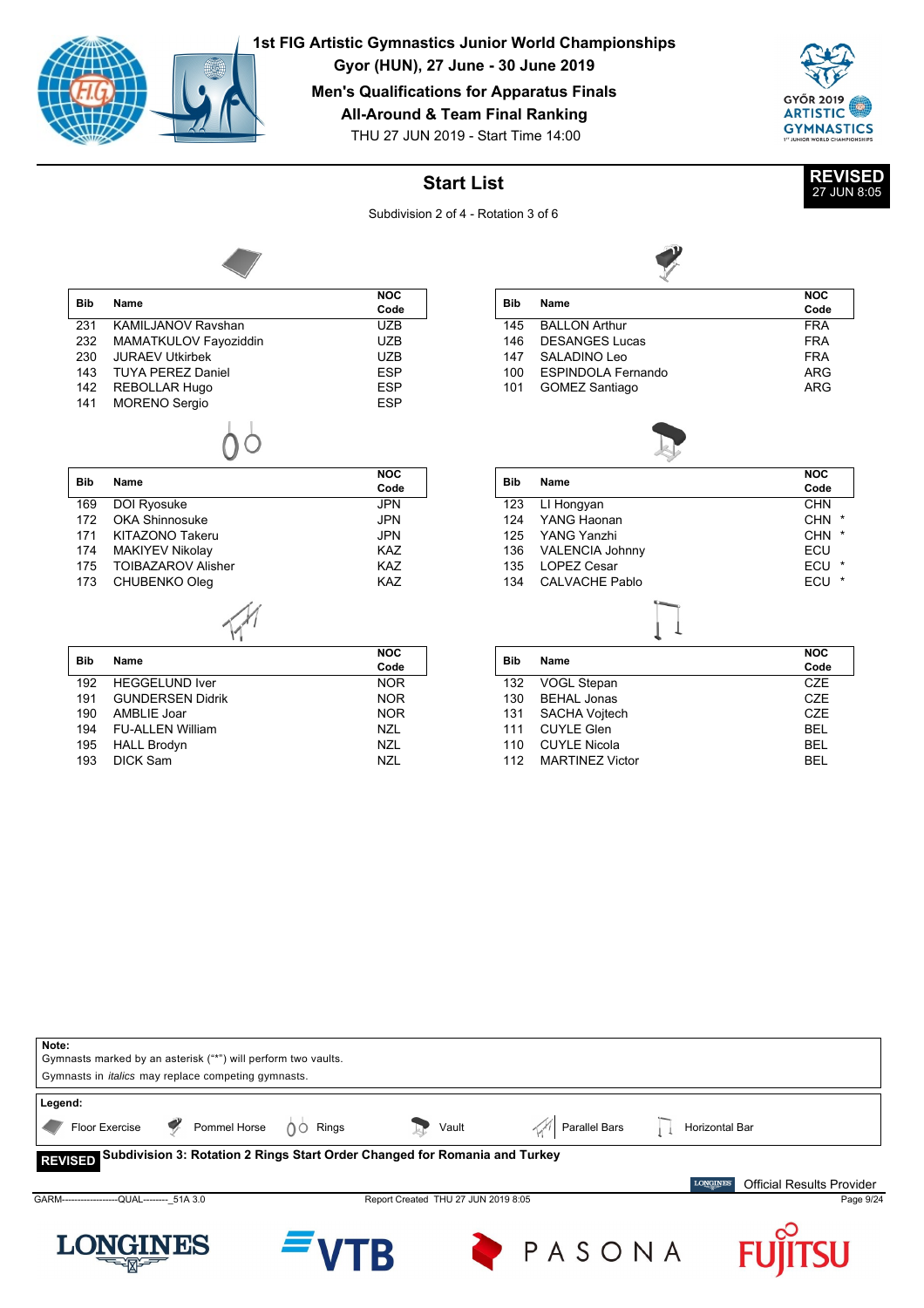

**Gyor (HUN), 27 June - 30 June 2019**

### **Men's Qualifications for Apparatus Finals**

**All-Around & Team Final Ranking**

THU 27 JUN 2019 - Start Time 14:22



### **Start List**

Subdivision 2 of 4 - Rotation 4 of 6





|            |                       | טעו        |
|------------|-----------------------|------------|
| <b>Bib</b> | Name                  | Code       |
| 100        | ESPINDOLA Fernando    | ARG        |
| 101        | <b>GOMEZ Santiago</b> | ARG        |
| 146        | DESANGES Lucas        | <b>FRA</b> |
| 145        | <b>BALLON Arthur</b>  | <b>FRA</b> |
| 147        | SALADINO Leo          | <b>FRA</b> |
|            |                       |            |

| ×<br> <br>r |
|-------------|
|-------------|

|  |            | Name                  | <b>NOC</b> |
|--|------------|-----------------------|------------|
|  | <b>Bib</b> |                       | Code       |
|  | 134        | <b>CALVACHE Pablo</b> | ECU        |
|  | 135        | LOPEZ Cesar           | ECU        |
|  |            | 136 VALENCIA Johnny   | ECU        |
|  |            | 123 LI Hongyan        | <b>CHN</b> |
|  | 124        | YANG Haonan           | <b>CHN</b> |
|  | 125        | YANG Yanzhi           | CHN        |
|  |            |                       |            |

| Bib | <b>Name</b>               | <b>NOC</b> |
|-----|---------------------------|------------|
|     |                           | Code       |
| 142 | <b>REBOLLAR Hugo</b>      | <b>ESP</b> |
| 141 | <b>MORENO Sergio</b>      | <b>ESP</b> |
| 143 | TUYA PFRFZ Daniel         | <b>ESP</b> |
| 232 | MAMATKULOV Fayoziddin     | <b>UZB</b> |
| 231 | <b>KAMILJANOV Ravshan</b> | <b>UZB</b> |
| 230 | <b>JURAEV Utkirbek</b>    | <b>UZB</b> |
|     |                           |            |

|            |                           | NOC        |
|------------|---------------------------|------------|
| Bib        | Name                      | Code       |
| 174        | <b>MAKIYEV Nikolay</b>    | KAZ        |
| 175        | <b>TOIBAZAROV Alisher</b> | <b>KAZ</b> |
| 173        | <b>CHUBENKO Oleg</b>      | KAZ        |
| 172        | <b>OKA Shinnosuke</b>     | JPN        |
| 169        | DOI Ryosuke               | JPN        |
| 171        | KITAZONO Takeru           | JPN        |
|            |                           |            |
| <b>Bib</b> | <b>Name</b>               | <b>NOC</b> |
|            |                           | Code       |
| 194        | <b>FU-ALLEN William</b>   | NZL        |
| 195        | <b>HALL Brodyn</b>        | NZL        |
| 193        | <b>DICK Sam</b>           | NZL        |
| 192        | <b>HEGGELUND Iver</b>     | <b>NOR</b> |
| 191        | <b>GUNDERSEN Didrik</b>   | <b>NOR</b> |
| 190        | AMBLIE Joar               | <b>NOR</b> |

| Note:<br>Gymnasts marked by an asterisk ("*") will perform two vaults.<br>Gymnasts in <i>italics</i> may replace competing gymnasts. |                            |                                     |                 |                       |                                  |
|--------------------------------------------------------------------------------------------------------------------------------------|----------------------------|-------------------------------------|-----------------|-----------------------|----------------------------------|
| Legend:<br>Pommel Horse<br>Floor Exercise                                                                                            | $\bigcap$ $\bigcirc$ Rings | Vault                               | M Parallel Bars | <b>Horizontal Bar</b> |                                  |
| REVISED Subdivision 3: Rotation 2 Rings Start Order Changed for Romania and Turkey                                                   |                            |                                     |                 | <b>LONGINES</b>       | <b>Official Results Provider</b> |
| GARM--------------------QUAL-------- 51A 3.0<br><b>LONGINES</b><br><b>CONSPITE</b>                                                   |                            | Report Created THU 27 JUN 2019 8:05 | PASONA          |                       | Page 10/24<br><b>FUJITSU</b>     |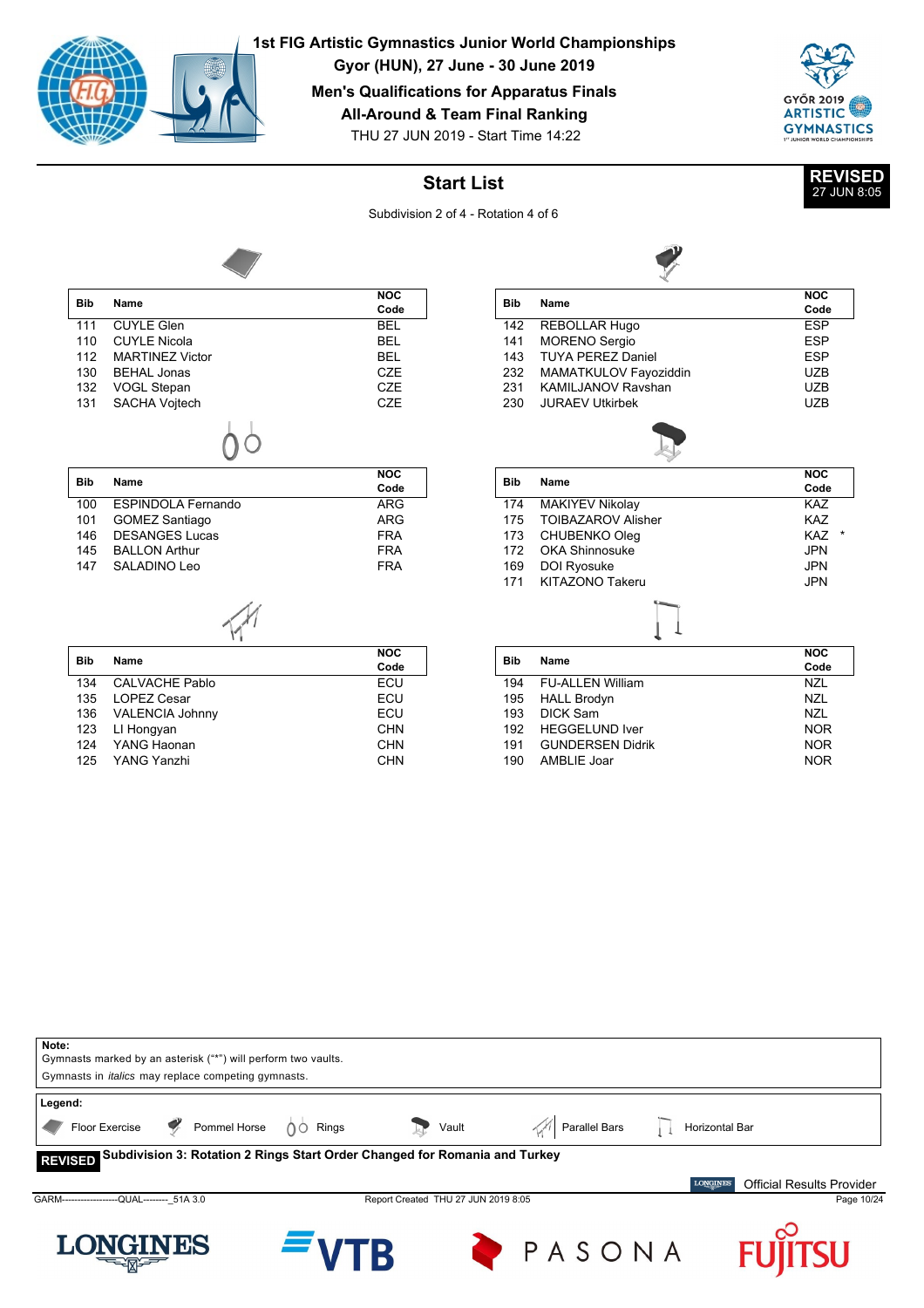

**Gyor (HUN), 27 June - 30 June 2019**

### **Men's Qualifications for Apparatus Finals**

**All-Around & Team Final Ranking**

THU 27 JUN 2019 - Start Time 14:45



### **Start List**



Subdivision 2 of 4 - Rotation 5 of 6



| טוס        | манне                    | Code       |
|------------|--------------------------|------------|
| 232        | MAMATKULOV Fayoziddin    | <b>UZB</b> |
| 230        | <b>JURAEV Utkirbek</b>   | <b>UZB</b> |
| 231        | KAMILJANOV Ravshan       | <b>UZB</b> |
| 143        | <b>TUYA PEREZ Daniel</b> | <b>ESP</b> |
| 141        | <b>MORENO Sergio</b>     | <b>ESP</b> |
| 142        | <b>REBOLLAR Hugo</b>     | <b>ESP</b> |
|            |                          |            |
| <b>Bib</b> | Name                     | <b>NOC</b> |
|            |                          | Code       |
| 172        | <b>OKA Shinnosuke</b>    | <b>JPN</b> |
| 169        | DOI Ryosuke              | JPN        |

171 KITAZONO Takeru 1988 - JPN JPN JPN 174 MAKIYEV Nikolay

175 TOIBAZAROV Alisher KAZ<br>173 CHUBENKO Oleg KAZ

MAKIYEV Nikolay

173 CHUBENKO Oleg

| <b>Bib</b> | Name                   | <b>NOC</b> |
|------------|------------------------|------------|
|            |                        | Code       |
| 132        | VOGL Stepan            | <b>CZE</b> |
| 130        | <b>BEHAL Jonas</b>     | <b>CZE</b> |
| 131        | <b>SACHA Vojtech</b>   | <b>CZE</b> |
| 111        | <b>CUYLE Glen</b>      | <b>BEL</b> |
| 112        | <b>MARTINEZ Victor</b> | BEL        |
| 110        | <b>CUYLE Nicola</b>    | <b>BEL</b> |
|            |                        |            |

| Bib | <b>Name</b>               | <b>NOC</b>            |
|-----|---------------------------|-----------------------|
|     |                           | Code                  |
| 146 | <b>DESANGES Lucas</b>     | <b>FRA</b>            |
| 145 | <b>BALLON Arthur</b>      | $\star$<br><b>FRA</b> |
| 147 | SALADINO Leo              | $\star$<br><b>FRA</b> |
| 101 | <b>GOMEZ Santiago</b>     | ARG                   |
| 100 | <b>FSPINDOLA Fernando</b> | ARG                   |
|     |                           |                       |

|     |                       | <b>NOC</b> |
|-----|-----------------------|------------|
| Bib | Name                  | Code       |
| 124 | YANG Haonan           | CHN        |
| 123 | LI Hongyan            | CHN        |
| 125 | YANG Yanzhi           | CHN        |
| 136 | VALENCIA Johnny       | ECU        |
| 135 | <b>LOPEZ Cesar</b>    | ECU        |
| 134 | <b>CALVACHE Pablo</b> | ECU        |
|     |                       |            |

| Note:<br>Gymnasts marked by an asterisk ("*") will perform two vaults.<br>Gymnasts in <i>italics</i> may replace competing gymnasts. |                                                                                    |             |                                     |               |                 |                                  |
|--------------------------------------------------------------------------------------------------------------------------------------|------------------------------------------------------------------------------------|-------------|-------------------------------------|---------------|-----------------|----------------------------------|
| Legend:<br>Floor Exercise                                                                                                            | Pommel Horse                                                                       | Rings<br>00 | Vault                               | Parallel Bars | Horizontal Bar  |                                  |
|                                                                                                                                      | REVISED Subdivision 3: Rotation 2 Rings Start Order Changed for Romania and Turkey |             |                                     |               | <b>LONGINES</b> | <b>Official Results Provider</b> |
| GARM--------------------QUAL-------- 51A 3.0<br><b>LONGINES</b><br><u>= 1973 - </u>                                                  |                                                                                    | <b>VTR</b>  | Report Created THU 27 JUN 2019 8:05 | PASONA        |                 | Page 11/24<br><b>FUJITSU</b>     |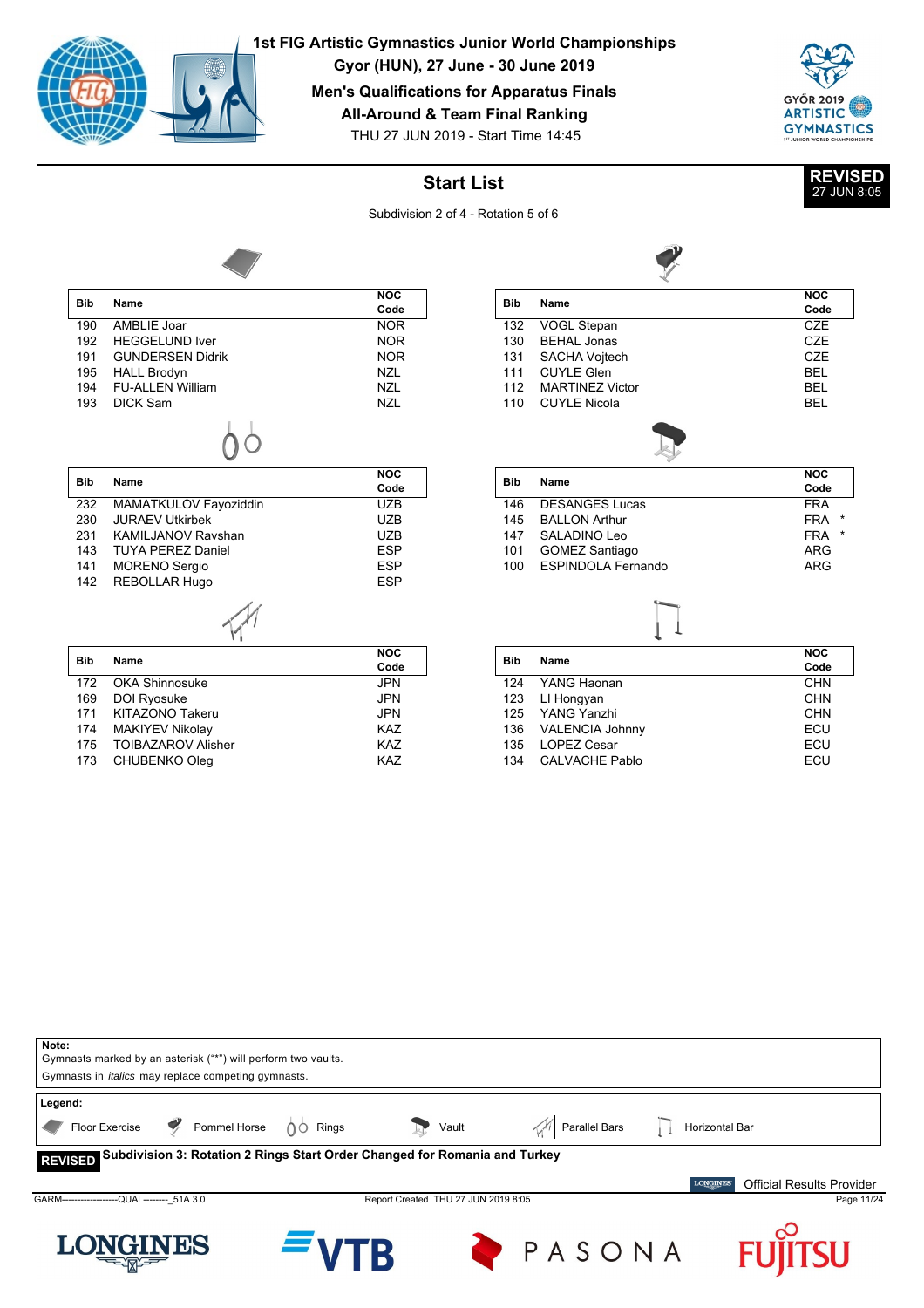

**Gyor (HUN), 27 June - 30 June 2019**

**Men's Qualifications for Apparatus Finals**

**All-Around & Team Final Ranking**

THU 27 JUN 2019 - Start Time 15:07



### **Start List**







147 SALADINO Leo FRA

DESANGES Lucas

|     | <b>Name</b>             | <b>NOC</b> |
|-----|-------------------------|------------|
| Bib |                         | Code       |
| 194 | <b>FU-ALLEN William</b> | <b>NZL</b> |
| 193 | <b>DICK Sam</b>         | N71        |
| 195 | <b>HALL Brodyn</b>      | <b>NZL</b> |
| 191 | <b>GUNDERSEN Didrik</b> | <b>NOR</b> |
| 192 | <b>HEGGELUND Iver</b>   | <b>NOR</b> |
| 190 | AMBLIE Joar             | <b>NOR</b> |

 $\mathbb{Z}$ 

| <b>Bib</b> | Name                     | <b>NOC</b> |
|------------|--------------------------|------------|
|            |                          | Code       |
| 142        | <b>REBOLLAR Hugo</b>     | ESP        |
| 143        | <b>TUYA PEREZ Daniel</b> | <b>ESP</b> |
| 141        | <b>MORENO Sergio</b>     | ESP        |
| 230        | <b>JURAEV Utkirbek</b>   | UZB        |
| 232        | MAMATKULOV Fayoziddin    | UZB        |
| 231        | KAMIL JANOV Ravshan      | UZB        |
|            |                          |            |
| Bib        | Name                     | <b>NOC</b> |
|            |                          | Code       |
| 174        | <b>MAKIYEV Nikolay</b>   | KAZ        |
| 175        | TOIBAZAROV Alisher       | KA7        |

| 174 MAKIYEV Nikolay    | KA7        |
|------------------------|------------|
| 175 TOIBAZAROV Alisher | <b>KAZ</b> |
| 173 CHUBENKO Oleg      | <b>KAZ</b> |
| 172 OKA Shinnosuke     | <b>JPN</b> |
| 169 DOI Ryosuke        | <b>JPN</b> |
| 171 KITAZONO Takeru    | <b>JPN</b> |
|                        |            |

| Note:<br>Gymnasts marked by an asterisk ("*") will perform two vaults.<br>Gymnasts in <i>italics</i> may replace competing gymnasts. |                                                                                    |                   |                                     |               |                 |                                  |
|--------------------------------------------------------------------------------------------------------------------------------------|------------------------------------------------------------------------------------|-------------------|-------------------------------------|---------------|-----------------|----------------------------------|
| Legend:<br>Floor Exercise                                                                                                            | Pommel Horse                                                                       | Rings<br>$\Omega$ | Vault                               | Parallel Bars | Horizontal Bar  |                                  |
|                                                                                                                                      | REVISED Subdivision 3: Rotation 2 Rings Start Order Changed for Romania and Turkey |                   |                                     |               | <b>LONGINES</b> | <b>Official Results Provider</b> |
| GARM--------------------QUAL-------- 51A 3.0<br><b>LONGINES</b><br><u>= 1973 - </u>                                                  |                                                                                    | <b>VTR</b>        | Report Created THU 27 JUN 2019 8:05 | PASONA        |                 | Page 12/24<br><b>FUJITSU</b>     |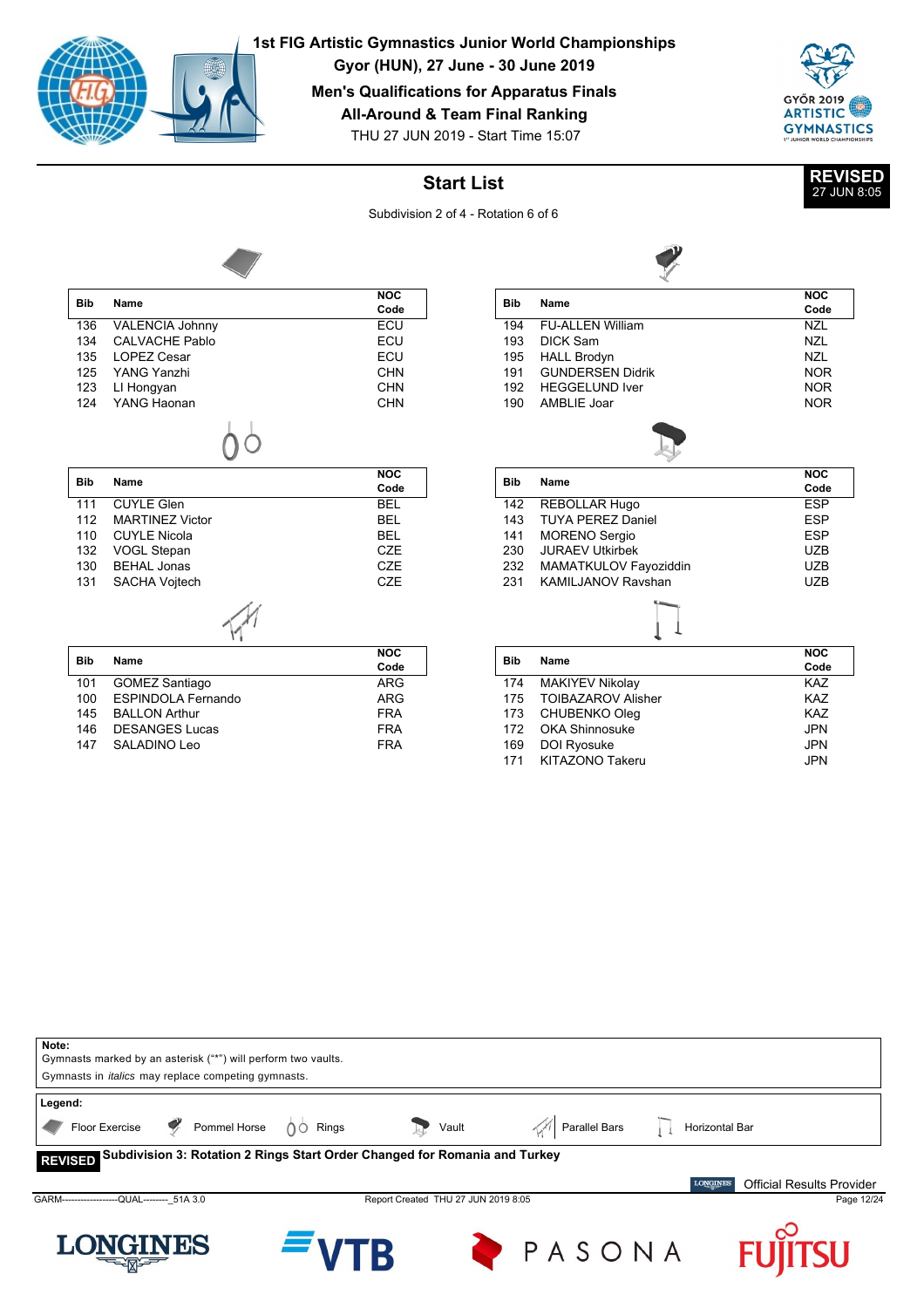

 $\Gamma$ 

**1st FIG Artistic Gymnastics Junior World Championships**

**Gyor (HUN), 27 June - 30 June 2019**

┑

**Men's Qualifications for Apparatus Finals**

**All-Around & Team Final Ranking**

THU 27 JUN 2019 - Start Time 16:00



### **Start List**

Subdivision 3 of 4 - Rotation 1 of 6





|     |                          | <b>NOC</b> |
|-----|--------------------------|------------|
| Bib | Name                     | Code       |
| 133 | <b>MOLLGAARD Sofus</b>   | <b>DFN</b> |
| 129 | <b>ANGONAS Georgios</b>  | CYP        |
| 198 | <b>GARNCZAREK Kacper</b> | POL        |
| 209 | MILOJEVIC Luka           | <b>SRR</b> |

| Bib | Name                      | <b>NOC</b> |
|-----|---------------------------|------------|
|     |                           | Code       |
| 203 | <b>SOICA Raul Gabriel</b> | <b>ROU</b> |
| 201 | <b>BURTANETE Gabriel</b>  | <b>ROU</b> |
| 202 | <b>BURTANETE Robert</b>   | ROU        |
| 220 | <b>SENER Kerem</b>        | <b>TUR</b> |
| 219 | <b>DODANLI Emre</b>       | TUR        |
| 221 | <b>TARHAN Bora</b>        | <b>TUR</b> |
|     |                           |            |
|     |                           | <b>NOC</b> |
| Bib | Name                      | Code       |

| Bib | Name                | <b>NOC</b> |
|-----|---------------------|------------|
|     |                     | Code       |
| 215 | CHIOU Min-Han       | <b>TPE</b> |
| 217 | <b>WU Tsung-Hua</b> | <b>TPE</b> |
| 216 | LIN Ta-Lung         | TPE        |
| 177 | <b>PARK Seungho</b> | <b>KOR</b> |
| 176 | PARK Jinho          | <b>KOR</b> |
| 178 | <b>RYU Sunghyun</b> | KOR        |

178 RYU Sunghyun

| <b>Bib</b> | Name                          | <b>NOC</b> |
|------------|-------------------------------|------------|
|            |                               | Code       |
| 211        | <b>HYLL Vilgot</b>            | <b>SWE</b> |
| 212        | <b>STENBERG Marcus</b>        | <b>SWE</b> |
| 213        | <b>SUNDELL William</b>        | <b>SWE</b> |
| 189        | <b>ERKHEMBAYAR Usukhbayar</b> | MGL        |
| 188        | DAMDINDORJ Enkhtuvshin        | MGL        |
| 187        | BAYARSAIKHAN Boldbaatar       | MGL        |

| Note:                                                         |                                                                            |                                     |                                                     |
|---------------------------------------------------------------|----------------------------------------------------------------------------|-------------------------------------|-----------------------------------------------------|
| Gymnasts marked by an asterisk ("*") will perform two vaults. |                                                                            |                                     |                                                     |
| Gymnasts in <i>italics</i> may replace competing gymnasts.    |                                                                            |                                     |                                                     |
| Legend:                                                       |                                                                            |                                     |                                                     |
| Pommel Horse<br>Floor Exercise<br>❤                           | $\bigcap$ $\bigcirc$ Rings                                                 | Parallel Bars<br>Vault              | Horizontal Bar                                      |
| <b>REVISED</b>                                                | Subdivision 3: Rotation 2 Rings Start Order Changed for Romania and Turkey |                                     |                                                     |
|                                                               |                                                                            |                                     | <b>LONGINES</b><br><b>Official Results Provider</b> |
| GARM-------------------QUAL-------- 51A 3.0                   |                                                                            | Report Created THU 27 JUN 2019 8:05 | Page 13/24                                          |
| <b>LONGINES</b><br>=252                                       | TR                                                                         | PASONA                              | <b>FUILTSU</b>                                      |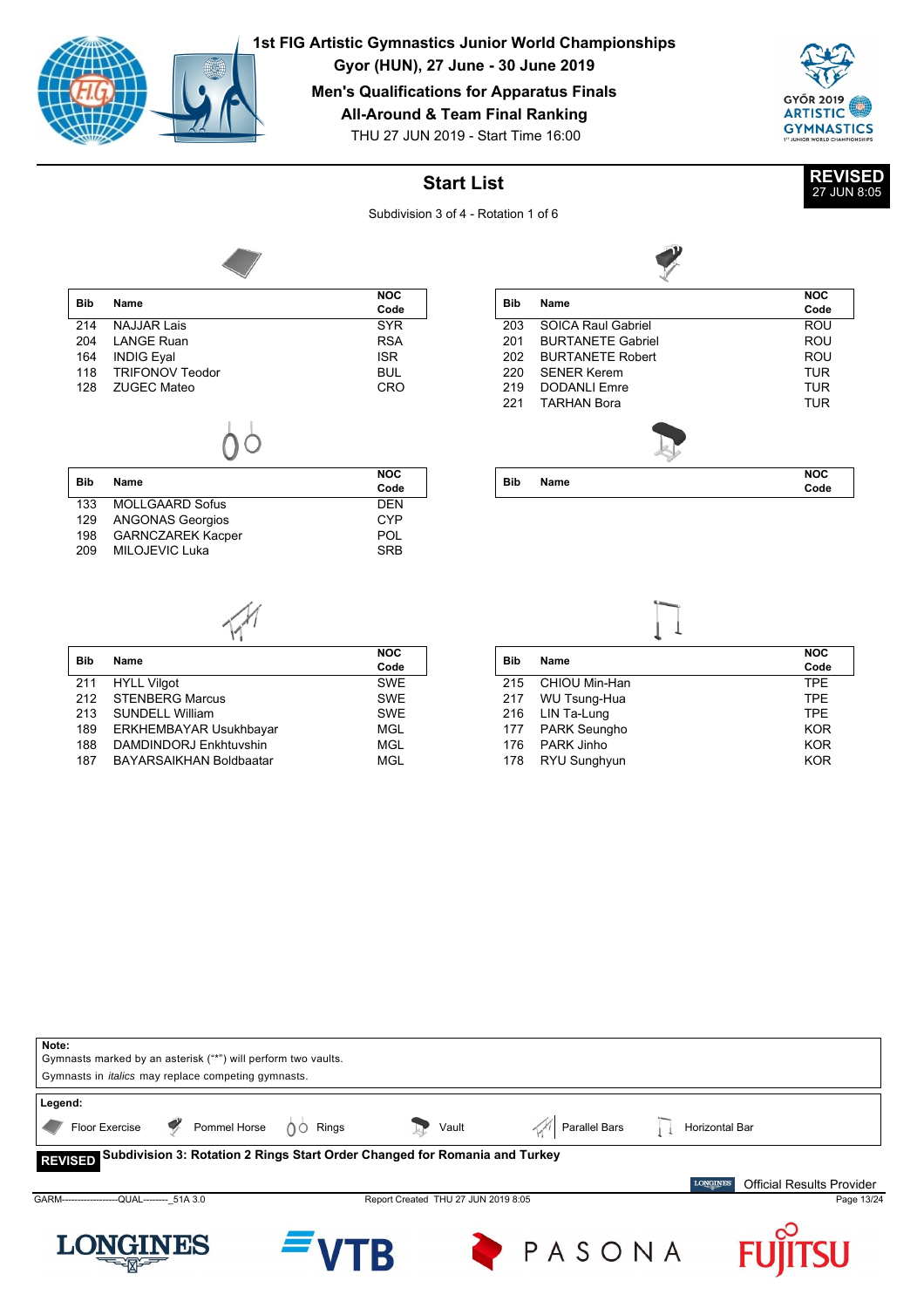

WU Tsung-Hua

215 CHIOU Min-Han

**Bib Name**

**1st FIG Artistic Gymnastics Junior World Championships**

**Gyor (HUN), 27 June - 30 June 2019**

**Men's Qualifications for Apparatus Finals**

**All-Around & Team Final Ranking**

THU 27 JUN 2019 - Start Time 16:22



**REVISED** 27 JUN 8:05

### **Start List**

Subdivision 3 of 4 - Rotation 2 of 6



|            |                           | <b>NOC</b> |
|------------|---------------------------|------------|
| <b>Bib</b> | Name                      | Code       |
| 219        | <b>DODANLI Emre</b>       | <b>TUR</b> |
| 221        | <b>TARHAN Bora</b>        | TUR        |
| 220        | <b>SFNFR Kerem</b>        | TUR        |
| 203        | <b>SOICA Raul Gabriel</b> | ROU        |
| 202        | <b>BURTANETE Robert</b>   | ROU        |
| 201        | <b>BURTANETE Gabriel</b>  | ROU        |
|            |                           |            |
| <b>Bib</b> | Name                      | <b>NOC</b> |
|            |                           | Code       |

| Bib | Name                   | <b>NOC</b> |
|-----|------------------------|------------|
|     |                        | Code       |
| 204 | <b>LANGE Ruan</b>      | <b>RSA</b> |
| 164 | <b>INDIG Eyal</b>      | <b>ISR</b> |
| 118 | <b>TRIFONOV Teodor</b> | <b>BUL</b> |
| 128 | <b>ZUGEC Mateo</b>     | CRO        |



| Bib | Name                     | <b>NOC</b><br>Code |
|-----|--------------------------|--------------------|
| 129 | <b>ANGONAS Georgios</b>  | CYP                |
| 198 | <b>GARNCZAREK Kacper</b> | POL                |
| 209 | MILOJEVIC Luka           | <b>SRB</b>         |
| 133 | <b>MOLLGAARD Sofus</b>   | DFN                |



|      |            | -                              |            |
|------|------------|--------------------------------|------------|
| NOC  | <b>Bib</b> | Name                           | <b>NOC</b> |
| Code |            |                                | Code       |
|      | 188        | DAMDINDORJ Enkhtuvshin         | MGL        |
|      | 187        | <b>BAYARSAIKHAN Boldbaatar</b> | MGL        |
|      | 189        | ERKHEMBAYAR Usukhbayar         | MGL        |
|      | 211        | <b>HYLL Vilgot</b>             | <b>SWE</b> |
|      | 213        | <b>SUNDELL William</b>         | <b>SWE</b> |
|      | 212        | <b>STENBERG Marcus</b>         | <b>SWE</b> |
|      |            |                                |            |

| Note:                                                                               | Gymnasts marked by an asterisk ("*") will perform two vaults.<br>Gymnasts in <i>italics</i> may replace competing gymnasts. |                   |                                     |               |                |                                  |
|-------------------------------------------------------------------------------------|-----------------------------------------------------------------------------------------------------------------------------|-------------------|-------------------------------------|---------------|----------------|----------------------------------|
| Legend:<br>Floor Exercise                                                           | Pommel Horse                                                                                                                | Rings<br>$\Omega$ | Vault                               | Parallel Bars | Horizontal Bar |                                  |
| REVISED Subdivision 3: Rotation 2 Rings Start Order Changed for Romania and Turkey  |                                                                                                                             |                   |                                     |               | LONGINES       | <b>Official Results Provider</b> |
| GARM--------------------QUAL-------- 51A 3.0<br><b>LONGINES</b><br><u>= 1973 - </u> |                                                                                                                             | <b>VTR</b>        | Report Created THU 27 JUN 2019 8:05 | PASONA        |                | Page 14/24<br><b>FUJITSU</b>     |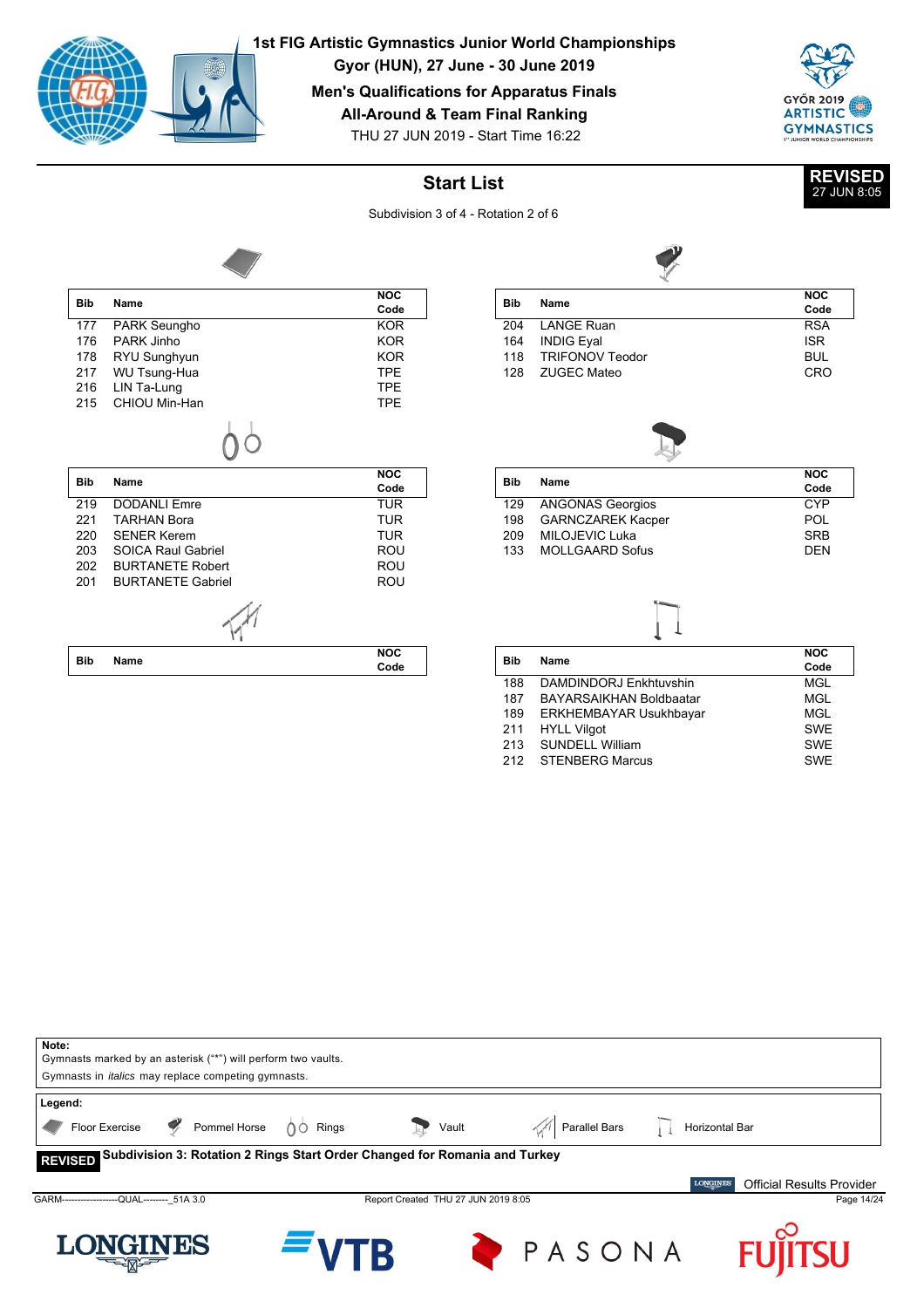

**Gyor (HUN), 27 June - 30 June 2019**

### **Men's Qualifications for Apparatus Finals**

**All-Around & Team Final Ranking**

THU 27 JUN 2019 - Start Time 16:45



**NOC Code**

### **Start List**

Subdivision 3 of 4 - Rotation 3 of 6

**Bib Name**



#### **NOC Bib Name Code** 213 SUNDELL William SWE<br>
211 HYLL Vilgot<br>
SWE 211 HYLL Vilgot 212 STENBERG Marcus SWE BAYARSAIKHAN Boldbaatar 189 ERKHEMBAYAR Usukhbayar MGL<br>188 DAMDINDORJ Enkhtuvshin MGL DAMDINDORJ Enkhtuvshin C **NOC Bib Name Code** 164 INDIG Eyal ISR 118 TRIFONOV Teodor BUL 128 ZUGEC Mateo CRO<br>129 LANGE Ruan CRO CRO RSA LANGE Ruan

| <b>Bib</b> | Name                      | <b>NOC</b><br>Code |
|------------|---------------------------|--------------------|
|            |                           |                    |
| 221        | <b>TARHAN Bora</b>        | <b>TUR</b><br>*    |
| 219        | <b>DODANLI Emre</b>       | TUR                |
| 220        | <b>SENER Kerem</b>        | TUR                |
| 201        | <b>BURTANETE Gabriel</b>  | <b>ROU</b><br>*    |
| 202        | <b>BURTANETE Robert</b>   | <b>ROU</b><br>*    |
| 203        | <b>SOICA Raul Gabriel</b> | <b>ROU</b>         |
| <b>Bib</b> | Name                      | <b>NOC</b><br>Code |
|            |                           |                    |
| 177        | <b>PARK Seungho</b>       | <b>KOR</b>         |
| 178        | RYU Sunghyun              | <b>KOR</b>         |
| 176        | PARK Jinho                | <b>KOR</b>         |
| 216        | LIN Ta-Lung               | <b>TPE</b>         |
| 215        | CHIOU Min-Han             | <b>TPE</b>         |
|            | WU Tsung-Hua              |                    |

| <b>Bib</b> | Name                     | <b>NOC</b> |
|------------|--------------------------|------------|
|            |                          | Code       |
| 198        | <b>GARNCZAREK Kacper</b> | POL        |
| 209        | <b>MILOJEVIC Luka</b>    | <b>SRB</b> |
| 133        | <b>MOLLGAARD Sofus</b>   | DEN        |
| 129        | <b>ANGONAS Georgios</b>  | <b>CYP</b> |

| Note:<br>Gymnasts marked by an asterisk ("*") will perform two vaults.<br>Gymnasts in <i>italics</i> may replace competing gymnasts. |                                                                            |                                     |                 |                 |                                                |
|--------------------------------------------------------------------------------------------------------------------------------------|----------------------------------------------------------------------------|-------------------------------------|-----------------|-----------------|------------------------------------------------|
| Legend:<br>Floor Exercise                                                                                                            | Pommel Horse $\bigcirc$ Rings                                              | Vault                               | M Parallel Bars | Horizontal Bar  |                                                |
| <b>REVISED</b>                                                                                                                       | Subdivision 3: Rotation 2 Rings Start Order Changed for Romania and Turkey |                                     |                 |                 |                                                |
| GARM--------------------QUAL-------- 51A 3.0                                                                                         |                                                                            | Report Created THU 27 JUN 2019 8:05 |                 | <b>LONGINES</b> | <b>Official Results Provider</b><br>Page 15/24 |
| <b>LONGINES</b><br>ਵ⊰ਕ∠                                                                                                              | <b>VTR</b>                                                                 |                                     | PASONA          |                 | <b>FUJITSU</b>                                 |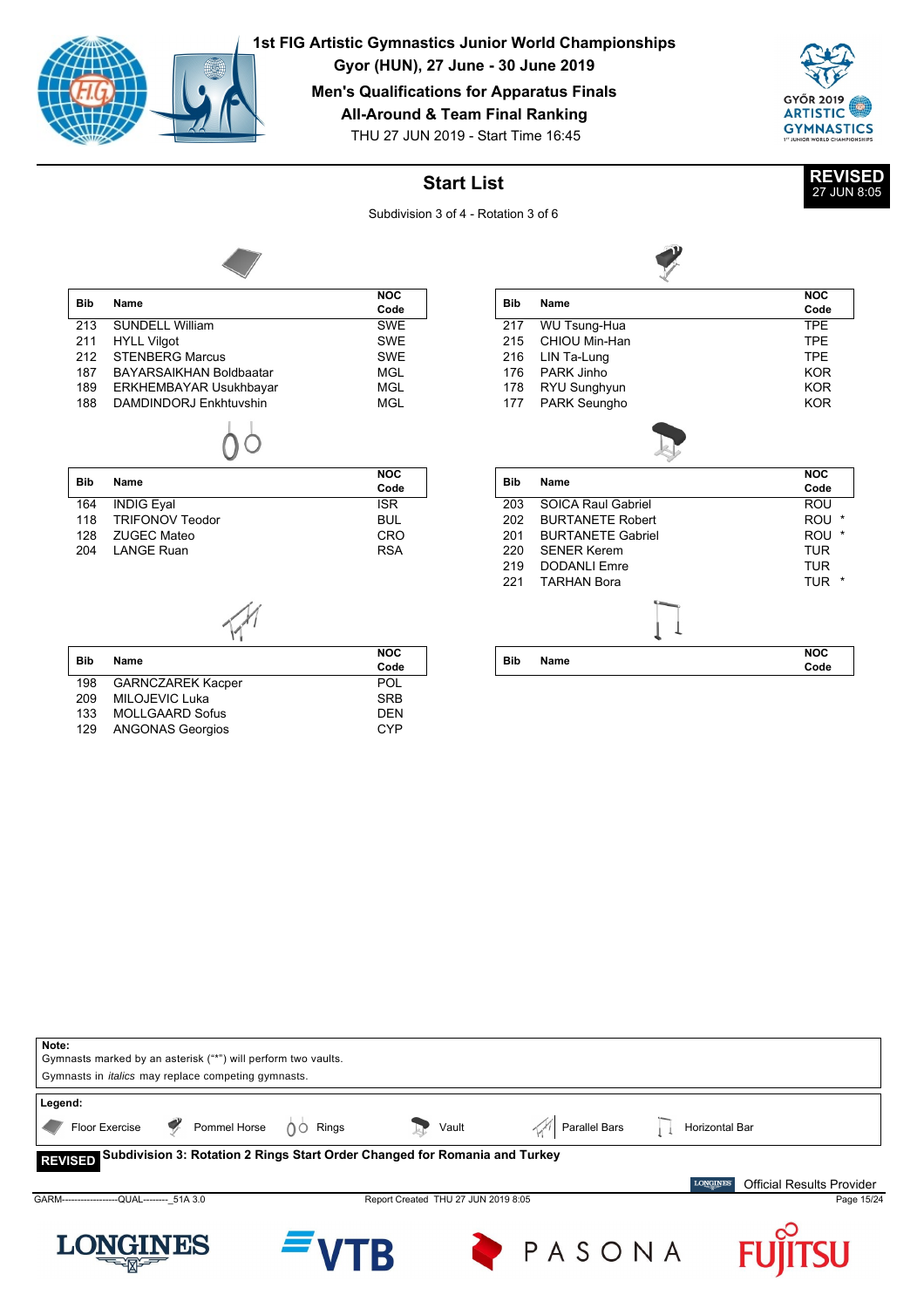

| --         |                           | Code       |
|------------|---------------------------|------------|
| 176        | PARK Jinho                | <b>KOR</b> |
| 177        | <b>PARK Seungho</b>       | <b>KOR</b> |
| 178        | RYU Sunghyun              | <b>KOR</b> |
| 215        | CHIOU Min-Han             | TPE        |
| 217        | WU Tsung-Hua              | <b>TPE</b> |
| 216        | LIN Ta-Lung               | <b>TPE</b> |
|            |                           |            |
|            |                           |            |
|            |                           | <b>NOC</b> |
| <b>Bib</b> | Name                      | Code       |
| 219        | <b>DODANLI Emre</b>       | <b>TUR</b> |
| 221        | TARHAN Bora               | TUR        |
| 220        | <b>SFNFR Kerem</b>        | TUR        |
| 203        | <b>SOICA Raul Gabriel</b> | ROU        |
| 201        | <b>BURTANETE Gabriel</b>  | ROU        |

| טוט        | наше                   | Code       |
|------------|------------------------|------------|
| 118        | <b>TRIFONOV Teodor</b> | <b>BUL</b> |
| 128        | <b>ZUGEC Mateo</b>     | CRO        |
| 214        | <b>NAJJAR Lais</b>     | <b>SYR</b> |
| 204        | <b>LANGE Ruan</b>      | <b>RSA</b> |
| 164        | <b>INDIG Eyal</b>      | <b>ISR</b> |
|            |                        |            |
|            |                        |            |
| <b>Bib</b> | Name                   | <b>NOC</b> |
|            |                        | Code       |
| 209        | <b>MILOJEVIC Luka</b>  | <b>SRB</b> |
| 133        | <b>MOLLGAARD Sofus</b> | DEN        |

129 ANGONAS Georgios CYP<br>198 GARNCZAREK Kacper CHARL POL

GARNCZAREK Kacper

| Note:<br>Gymnasts marked by an asterisk ("*") will perform two vaults.<br>Gymnasts in <i>italics</i> may replace competing gymnasts. |                            |                                     |               |  |                                                     |  |  |  |
|--------------------------------------------------------------------------------------------------------------------------------------|----------------------------|-------------------------------------|---------------|--|-----------------------------------------------------|--|--|--|
| Legend:<br>Pommel Horse<br>Floor Exercise                                                                                            | $\bigcap$ $\bigcirc$ Rings | Vault                               | Parallel Bars |  | Horizontal Bar                                      |  |  |  |
| Subdivision 3: Rotation 2 Rings Start Order Changed for Romania and Turkey<br><b>REVISED</b>                                         |                            |                                     |               |  | <b>LONGINES</b><br><b>Official Results Provider</b> |  |  |  |
| GARM--------------------QUAL-------- 51A 3.0                                                                                         |                            | Report Created THU 27 JUN 2019 8:05 |               |  | Page 16/24                                          |  |  |  |
| <b>LONGINES</b><br>두면도                                                                                                               | ГR                         |                                     | PASONA        |  | <b>FUJITSU</b>                                      |  |  |  |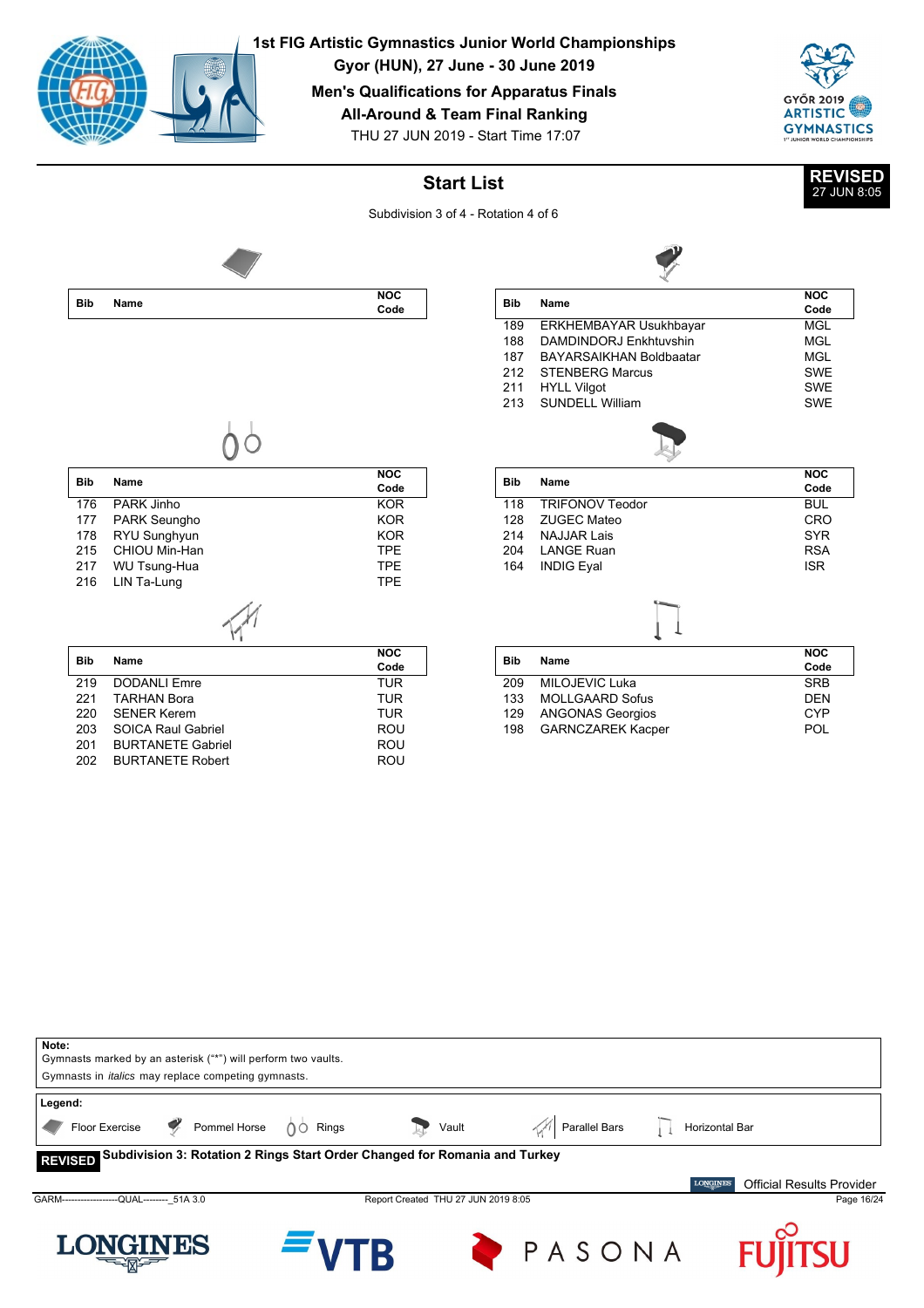

**Gyor (HUN), 27 June - 30 June 2019**

**Men's Qualifications for Apparatus Finals**

**All-Around & Team Final Ranking**

THU 27 JUN 2019 - Start Time 17:30



#### **Start List** Subdivision 3 of 4 - Rotation 5 of 6 **REVISED** 27 JUN 8:05 **Bib Name NOC Code** 133 MOLLGAARD Sofus DEN 129 ANGONAS Georgios CYP 198 GARNCZAREK Kacper POL<br>209 MII OJEVIC Luka MILOJEVIC Luka **Bib Name NOC Code Bib Name NOC Code** 211 HYLL Vilgot SWE<br>
213 SUNDELL William SWE SUNDELL William 212 STENBERG Marcus SWE DAMDINDORJ Enkhtuvshin **Bib Name NOC Code** 217 WU Tsung-Hua TPE 216 LIN Ta-Lung **TPE** 215 CHIOU Min-Han TPE

| 189 | ERKHEMBAYAR Usukhbayar | MGL |
|-----|------------------------|-----|
|     |                        |     |

187 BAYARSAIKHAN Boldbaatar MGL

| <b>Bib</b> | Name                   | <b>NOC</b><br>Code |
|------------|------------------------|--------------------|
| 128        | <b>ZUGEC Mateo</b>     | CRO                |
| 204        | I ANGE Ruan            | <b>RSA</b>         |
| 164        | <b>INDIG Eyal</b>      | <b>ISR</b>         |
| 118        | <b>TRIFONOV Teodor</b> | <b>BUL</b>         |

| 217        | WU Tsung-Hua              | <b>TPE</b>      |
|------------|---------------------------|-----------------|
| 216        | LIN Ta-Lung               | <b>TPE</b>      |
| 215        | CHIOU Min-Han             | <b>TPE</b>      |
| 177        | <b>PARK Seungho</b>       | <b>KOR</b>      |
| 176        | PARK Jinho                | <b>KOR</b>      |
| 178        | RYU Sunghyun              | <b>KOR</b><br>* |
|            |                           |                 |
| <b>Bib</b> | Name                      | NOC             |
|            |                           | Code            |
| 203        | <b>SOICA Raul Gabriel</b> | ROU             |
| 201        | <b>BURTANETE Gabriel</b>  | ROU             |
| 202        | <b>BURTANETE Robert</b>   | ROU             |
| 221        | <b>TARHAN Bora</b>        | TUR             |
| 220        | <b>SENER Kerem</b>        | TUR             |

219 DODANLI Emre TUR

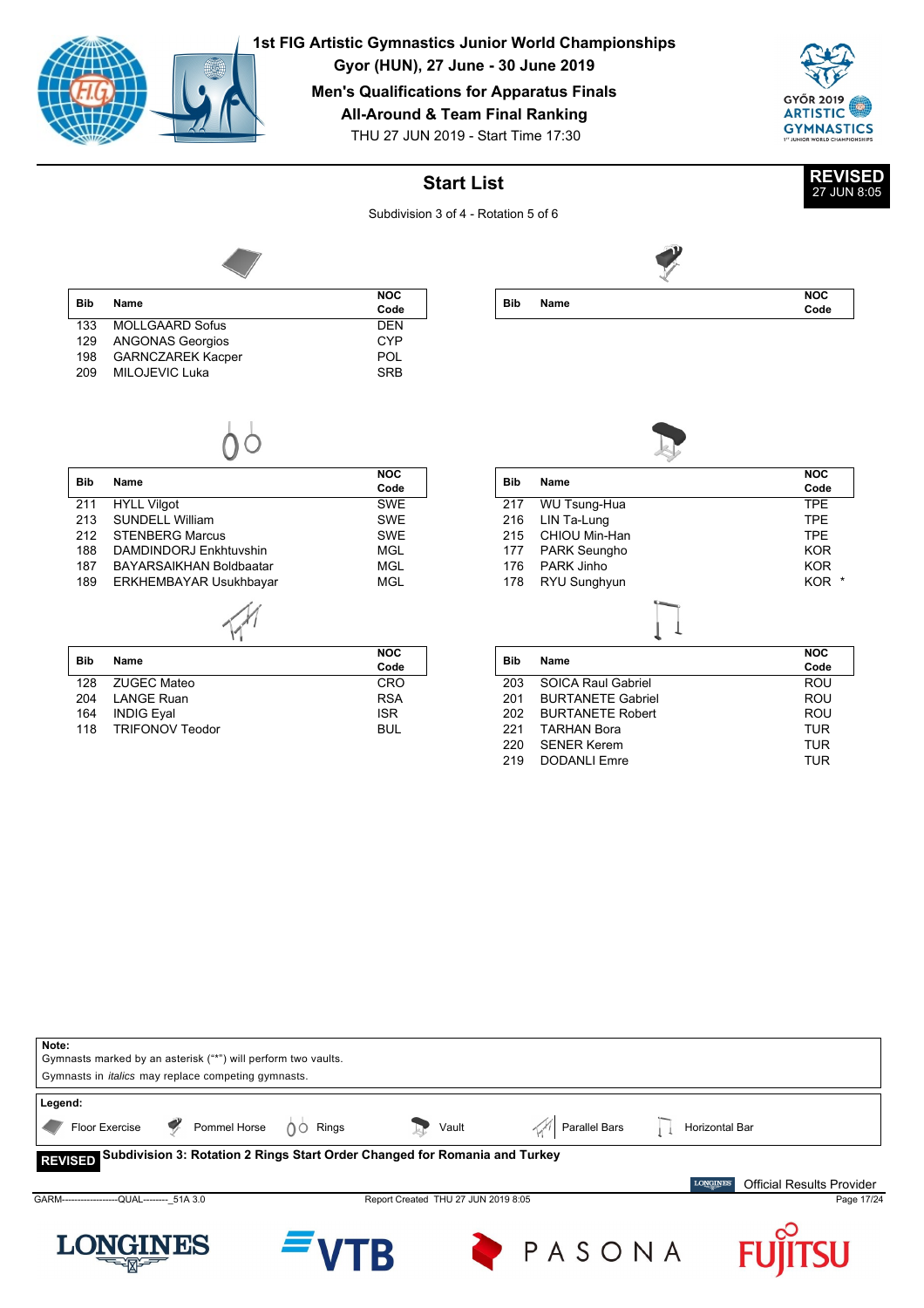

**Gyor (HUN), 27 June - 30 June 2019**

**Men's Qualifications for Apparatus Finals**

**All-Around & Team Final Ranking**

THU 27 JUN 2019 - Start Time 17:52



### **Start List**

Subdivision 3 of 4 - Rotation 6 of 6





|     |                          | <b>NOC</b> |
|-----|--------------------------|------------|
| Bib | Name                     | Code       |
| 129 | <b>ANGONAS Georgios</b>  | CYP        |
| 198 | <b>GARNCZAREK Kacper</b> | POL        |
| 209 | MILOJEVIC Luka           | <b>SRB</b> |
| 133 | <b>MOLLGAARD Sofus</b>   | <b>DFN</b> |
|     |                          |            |



| Bib        | Name                          | <b>NOC</b><br>Code |
|------------|-------------------------------|--------------------|
| 188        | DAMDINDORJ Enkhtuvshin        | <b>MGL</b>         |
| 189        | <b>ERKHEMBAYAR Usukhbayar</b> | MGL                |
| 187        | BAYARSAIKHAN Boldbaatar       | MGL                |
| 213        | <b>SUNDELL William</b>        | <b>SWE</b>         |
| 211        | <b>HYLL Vilgot</b>            | <b>SWE</b>         |
| 212        | <b>STENBERG Marcus</b>        | <b>SWE</b>         |
|            |                               |                    |
| <b>Bib</b> | Name                          | <b>NOC</b>         |
|            |                               | Code               |
| 204        | <b>LANGE Ruan</b>             | <b>RSA</b>         |
| 164        | <b>INDIG Eval</b>             | ISR                |

118 TRIFONOV Teodor BUL

ZUGEC Mateo

| Bib | Name                | <b>NOC</b> |
|-----|---------------------|------------|
|     |                     | Code       |
| 177 | <b>PARK Seungho</b> | <b>KOR</b> |
| 178 | RYU Sunghyun        | <b>KOR</b> |
| 176 | PARK Jinho          | <b>KOR</b> |
| 215 | CHIOU Min-Han       | <b>TPE</b> |
| 217 | <b>WU Tsung-Hua</b> | <b>TPE</b> |

216 LIN Ta-Lung TPE

| Note:<br>Gymnasts marked by an asterisk ("*") will perform two vaults.                       |                            |                                     |               |                 |                                  |
|----------------------------------------------------------------------------------------------|----------------------------|-------------------------------------|---------------|-----------------|----------------------------------|
| Gymnasts in <i>italics</i> may replace competing gymnasts.                                   |                            |                                     |               |                 |                                  |
| Legend:                                                                                      |                            |                                     |               |                 |                                  |
| Pommel Horse<br>Floor Exercise                                                               | $\bigcap$ $\bigcirc$ Rings | Vault                               | Parallel Bars | Horizontal Bar  |                                  |
| Subdivision 3: Rotation 2 Rings Start Order Changed for Romania and Turkey<br><b>REVISED</b> |                            |                                     |               |                 |                                  |
|                                                                                              |                            |                                     |               | <b>LONGINES</b> | <b>Official Results Provider</b> |
| GARM--------------------QUAL-------- 51A 3.0                                                 |                            | Report Created THU 27 JUN 2019 8:05 |               |                 | Page 18/24                       |
| <b>LONGINES</b><br>三大凶亡                                                                      | = VTR                      |                                     | PASONA        |                 | <b>FUIITSU</b>                   |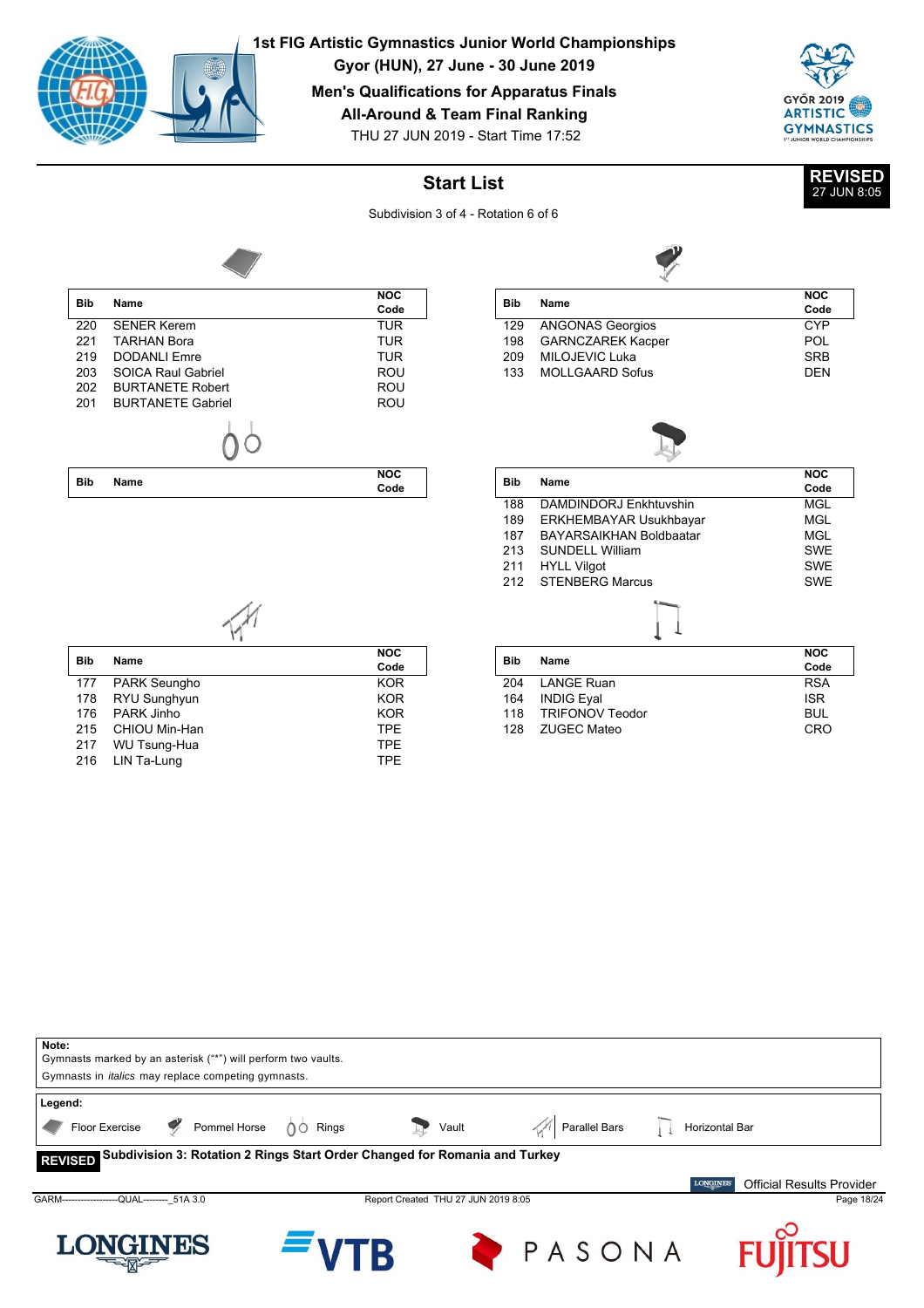

**Gyor (HUN), 27 June - 30 June 2019**

### **Men's Qualifications for Apparatus Finals**

**All-Around & Team Final Ranking**

THU 27 JUN 2019 - Start Time 19:15



### **Start List**







|     |                       | <b>NOC</b> |
|-----|-----------------------|------------|
| Bib | Name                  | Code       |
| 108 | <b>SAFAROV Mansum</b> | <b>AZE</b> |
| 107 | MAMMADLI Samad        | <b>AZE</b> |
| 117 | VIEIRA Joao           | <b>BRA</b> |
| 115 | SAMPAIO Patrick       | <b>BRA</b> |
| 116 | SOARES Diogo          | <b>BRA</b> |

| 1             |  |
|---------------|--|
| $\mathcal{L}$ |  |

|            |                              | <b>NOC</b> |
|------------|------------------------------|------------|
| <b>Bib</b> | Name                         | Code       |
| 151        | <b>HALBISCH Arne Nicolai</b> | <b>GER</b> |
| 152        | <b>MATACHE Nils</b>          | <b>GER</b> |
| 153        | <b>ZAPF Valentin</b>         | <b>GER</b> |
| 103        | <b>HARDY James</b>           | AUS        |
| 105        | <b>SMITH Kiplin</b>          | AUS        |
| 104        | MOORE Jesse                  | AUS        |

|            |                            | <b>NOC</b> |
|------------|----------------------------|------------|
| <b>Bib</b> | Name                       | Code       |
| 166        | <b>BRUNELLO Ivan</b>       | <b>ITA</b> |
| 165        | <b>BONICELLI Lorenzo</b>   | <b>ITA</b> |
| 167        | CASALLI orenzo Minh        | <b>ITA</b> |
| 161        | SALMANICHARANI Mahdyar     | IRI        |
| 160        | <b>GHAHRFMANI Amir Ali</b> | IRI        |



| Bib | Name                   | <b>NOC</b>            |  |
|-----|------------------------|-----------------------|--|
|     |                        | Code                  |  |
| 163 | THORISSON Jonas Ingi   | ISL                   |  |
| 196 | PUTATURO Joseph        | <b>PAN</b>            |  |
| 109 | <b>HAQUE Ali Kader</b> | $\star$<br><b>BAN</b> |  |
| 113 | YAKUBAU Pavel          | <b>BIR</b>            |  |
|     |                        |                       |  |



| Bib | Name                             | <b>NOC</b> |
|-----|----------------------------------|------------|
|     |                                  | Code       |
| 154 | <b>GRAIKOS Alkinoos Nikolaos</b> | <b>GRE</b> |
| 144 | <b>KARSIKAS Akseli</b>           | <b>FIN</b> |
| 197 | <b>ALARCON Daniel</b>            | <b>PFR</b> |
| 102 | <b>KHACHIKYAN Gagik</b>          | <b>ARM</b> |
| 179 | <b>ALSAMIRI Nasser</b>           | <b>KSA</b> |

| Note:<br>Gymnasts marked by an asterisk ("*") will perform two vaults.<br>Gymnasts in <i>italics</i> may replace competing gymnasts. |                             |                                     |                        |                 |                                  |  |
|--------------------------------------------------------------------------------------------------------------------------------------|-----------------------------|-------------------------------------|------------------------|-----------------|----------------------------------|--|
| Legend:<br>Pommel Horse<br>Floor Exercise                                                                                            | $\bigcirc$ $\bigcirc$ Rings | Vault                               | <b>M</b> Parallel Bars | Horizontal Bar  |                                  |  |
| REVISED Subdivision 3: Rotation 2 Rings Start Order Changed for Romania and Turkey                                                   |                             |                                     |                        | <b>LONGINES</b> | <b>Official Results Provider</b> |  |
| GARM--------------------QUAL-------- 51A 3.0                                                                                         |                             | Report Created THU 27 JUN 2019 8:05 |                        |                 | Page 19/24                       |  |
| <b>LONGINES</b><br>두면도                                                                                                               | <b>VTR</b>                  |                                     | PASONA                 |                 | <b>FUJITSU</b>                   |  |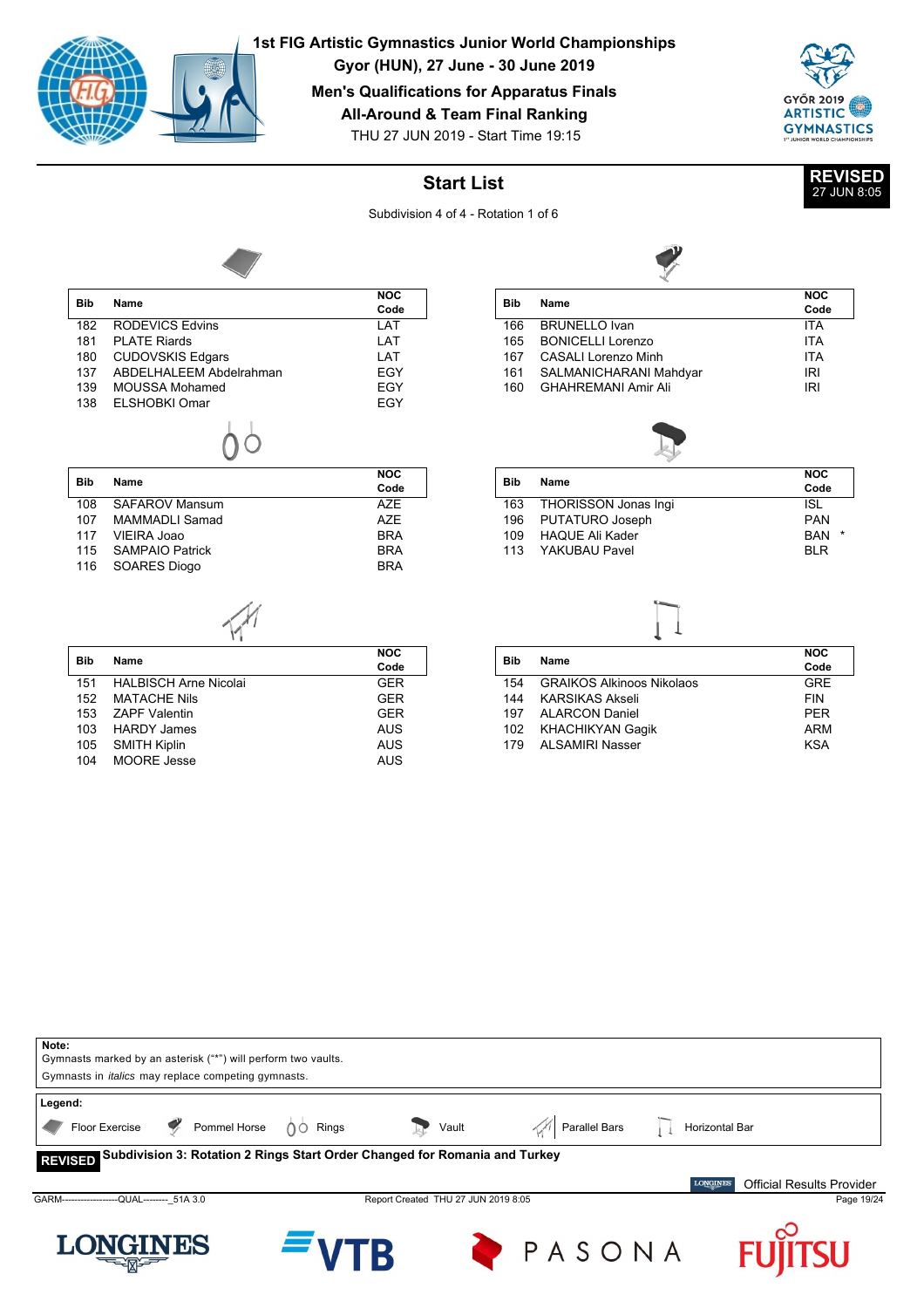

**Gyor (HUN), 27 June - 30 June 2019**

**Men's Qualifications for Apparatus Finals**

**All-Around & Team Final Ranking**

THU 27 JUN 2019 - Start Time 19:37



## **Start List**

Subdivision 4 of 4 - Rotation 2 of 6





| Bib | Name                 | <b>NOC</b> |
|-----|----------------------|------------|
|     |                      | Code       |
| 196 | PUTATURO Joseph      | <b>PAN</b> |
| 109 | HAQUE Ali Kader      | <b>BAN</b> |
| 163 | THORISSON Jonas Ingi | ISL        |
|     |                      |            |

| <b>Bib</b> | <b>Name</b>              | <b>NOC</b> |
|------------|--------------------------|------------|
|            |                          | Code       |
| 138        | ELSHOBKI Omar            | EGY        |
| 139        | <b>MOUSSA Mohamed</b>    | EGY        |
| 137        | ABDEL HALFEM Abdelrahman | EGY        |
| 182        | <b>RODEVICS Edvins</b>   | I AT       |
| 180        | <b>CUDOVSKIS Edgars</b>  | I AT       |
| 181        | PI ATF Riards            | I AT       |

 $\mathbb{Z}$ 

|     |                        | <b>NOC</b>            |
|-----|------------------------|-----------------------|
| Bib | <b>Name</b>            | Code                  |
| 115 | <b>SAMPAIO Patrick</b> | <b>BRA</b>            |
| 116 | SOARES Diogo           | $\star$<br><b>BRA</b> |
| 117 | VIFIRA Joao            | $\star$<br><b>BRA</b> |
| 108 | SAFAROV Mansum         | A7F                   |
| 107 | MAMMADI I Samad        | A7F                   |
|     |                        |                       |

|            |                              | <b>NOC</b> |
|------------|------------------------------|------------|
| <b>Bib</b> | Name                         | Code       |
| 103        | <b>HARDY James</b>           | <b>AUS</b> |
| 105        | <b>SMITH Kiplin</b>          | <b>AUS</b> |
| 104        | MOORE Jesse                  | <b>AUS</b> |
| 153        | <b>ZAPF Valentin</b>         | <b>GER</b> |
| 152        | <b>MATACHE Nils</b>          | <b>GER</b> |
| 151        | <b>HALBISCH Arne Nicolai</b> | GFR        |
|            |                              |            |

| Note:<br>Gymnasts marked by an asterisk ("*") will perform two vaults.<br>Gymnasts in <i>italics</i> may replace competing gymnasts. |              |                            |                                     |                        |                 |                                  |
|--------------------------------------------------------------------------------------------------------------------------------------|--------------|----------------------------|-------------------------------------|------------------------|-----------------|----------------------------------|
| Legend:                                                                                                                              |              |                            |                                     |                        |                 |                                  |
| Floor Exercise<br>v.                                                                                                                 | Pommel Horse | $\bigcap$ $\bigcirc$ Rings | Vault                               | <b>A</b> Parallel Bars | Horizontal Bar  |                                  |
| REVISED Subdivision 3: Rotation 2 Rings Start Order Changed for Romania and Turkey                                                   |              |                            |                                     |                        |                 |                                  |
|                                                                                                                                      |              |                            |                                     |                        | <b>LONGINES</b> | <b>Official Results Provider</b> |
| GARM--------------------QUAL-------- 51A 3.0                                                                                         |              |                            | Report Created THU 27 JUN 2019 8:05 |                        |                 | Page 20/24                       |
| <b>LONGINES</b><br><b>CARPER</b>                                                                                                     |              | = VTR                      |                                     | PASONA                 |                 | <b>FUJITSU</b>                   |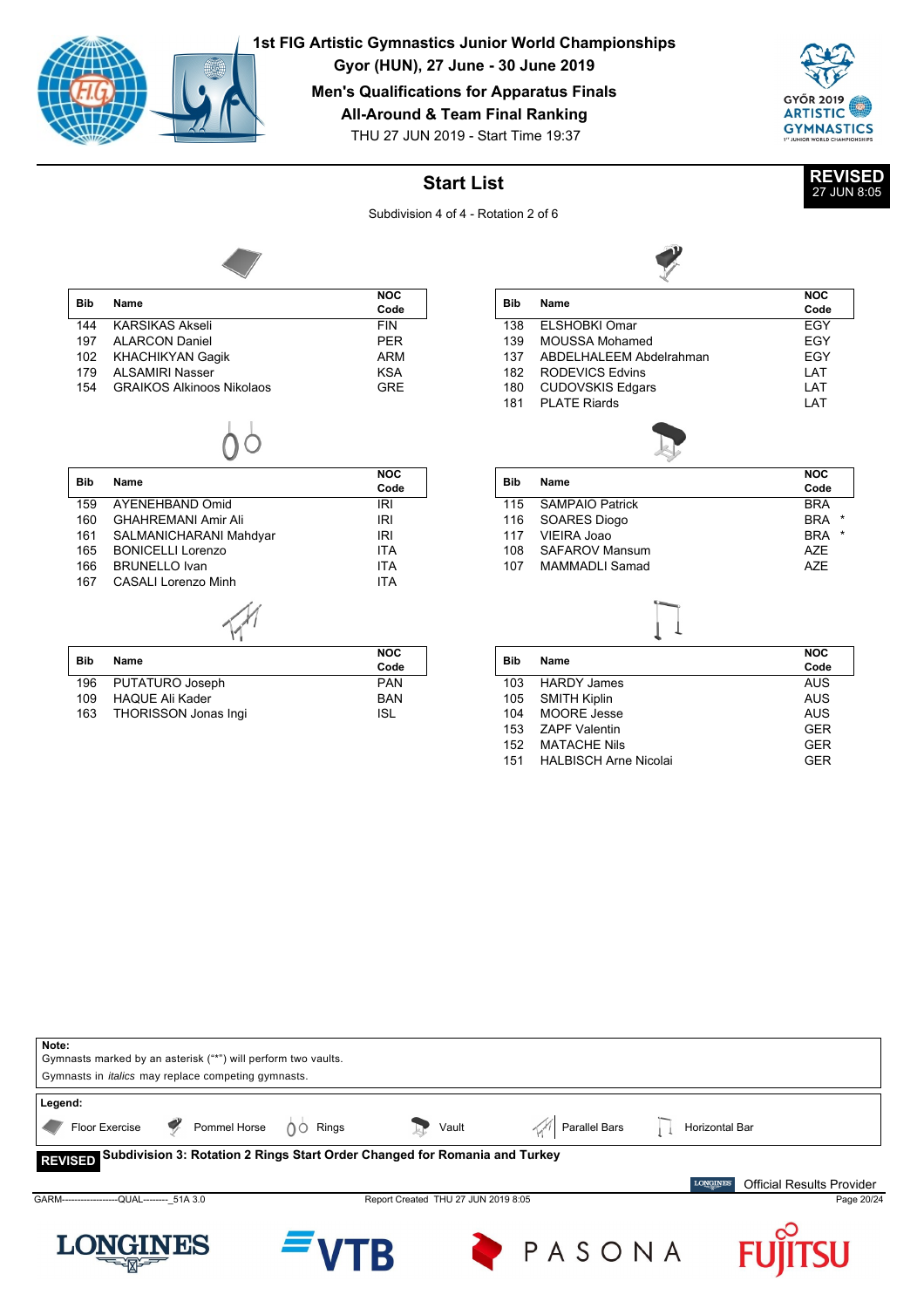

**Gyor (HUN), 27 June - 30 June 2019**

### **Men's Qualifications for Apparatus Finals**

**All-Around & Team Final Ranking**

THU 27 JUN 2019 - Start Time 20:00



### **Start List**







| <b>Bib</b> |                       | <b>NOC</b> |
|------------|-----------------------|------------|
|            | Name                  | Code       |
| 108        | <b>SAFAROV Mansum</b> | A7F        |
| 107        | MAMMADI I Samad       | A7F        |
| 117        | VIEIRA Joao           | <b>BRA</b> |
| 115        | SAMPAIO Patrick       | <b>BRA</b> |
| 116        | SOARES Diogo          | <b>BRA</b> |
|            |                       |            |

| <b>Bib</b> |                                  | <b>NOC</b> |
|------------|----------------------------------|------------|
|            | Name                             | Code       |
| 197        | <b>ALARCON Daniel</b>            | <b>PFR</b> |
| 102        | KHACHIKYAN Gaqik                 | <b>ARM</b> |
| 179        | AI SAMIRI Nasser                 | KSA        |
| 154        | <b>GRAIKOS Alkinoos Nikolaos</b> | GRF        |
| 144        | <b>KARSIKAS Akseli</b>           | <b>FIN</b> |
|            |                                  |            |



| Bib | Name                       | NOC        |         |
|-----|----------------------------|------------|---------|
|     |                            | Code       |         |
| 166 | <b>BRUNELLO Ivan</b>       | <b>ITA</b> |         |
| 167 | CASALI Lorenzo Minh        | <b>ITA</b> |         |
| 165 | <b>BONICELLI Lorenzo</b>   | <b>ITA</b> |         |
| 160 | <b>GHAHRFMANI Amir Ali</b> | IRI        |         |
| 161 | SALMANICHARANI Mahdyar     | IRI        |         |
| 159 | AYENEHBAND Omid            | IRI        | $\star$ |
|     |                            |            |         |
| Bib | Name                       | <b>NOC</b> |         |
|     |                            | Code       |         |
| 109 | <b>HAQUE Ali Kader</b>     | <b>BAN</b> |         |

| ---- | .                    |            |
|------|----------------------|------------|
| 163  | THORISSON Jonas Ingi | ISL        |
| 196  | PUTATURO Joseph      | <b>PAN</b> |

| Note:                                        |                                                                                     |                            |                                     |                 |                 |                                  |  |
|----------------------------------------------|-------------------------------------------------------------------------------------|----------------------------|-------------------------------------|-----------------|-----------------|----------------------------------|--|
|                                              | Gymnasts marked by an asterisk ("*") will perform two vaults.                       |                            |                                     |                 |                 |                                  |  |
|                                              | Gymnasts in <i>italics</i> may replace competing gymnasts.                          |                            |                                     |                 |                 |                                  |  |
| Legend:                                      |                                                                                     |                            |                                     |                 |                 |                                  |  |
| Floor Exercise                               | Pommel Horse<br>v                                                                   | $\bigcap$ $\bigcirc$ Rings | Vault                               | M Parallel Bars | Horizontal Bar  |                                  |  |
|                                              | REVISED, Subdivision 3: Rotation 2 Rings Start Order Changed for Romania and Turkey |                            |                                     |                 |                 |                                  |  |
|                                              |                                                                                     |                            |                                     |                 | <b>LONGINES</b> | <b>Official Results Provider</b> |  |
| GARM--------------------QUAL-------- 51A 3.0 |                                                                                     |                            | Report Created THU 27 JUN 2019 8:05 |                 |                 | Page 21/24                       |  |
| <b>LONGINES</b><br>一个心心                      |                                                                                     | <b>VTR</b>                 |                                     | PASONA          |                 | <b>FUJITSU</b>                   |  |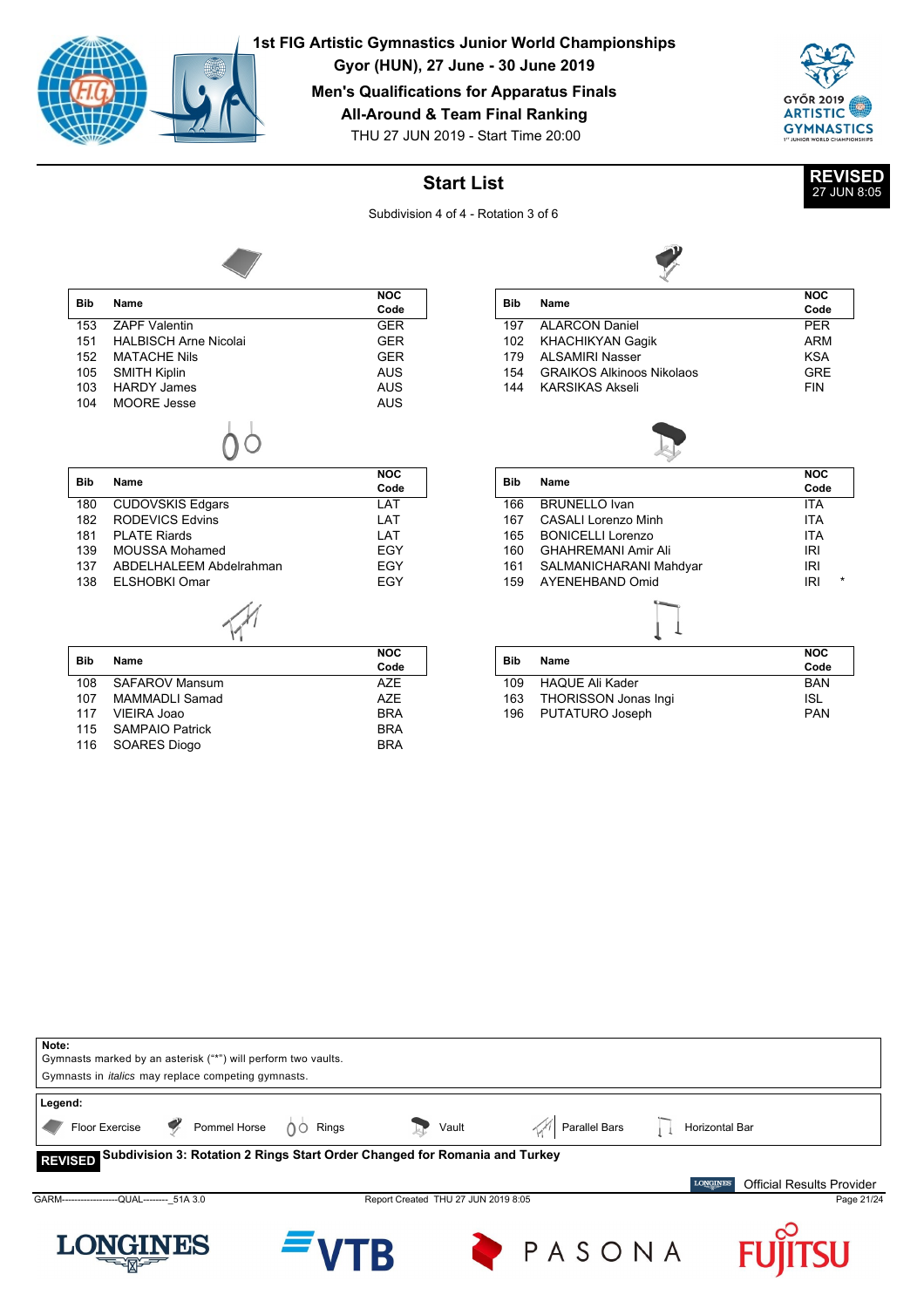

**Gyor (HUN), 27 June - 30 June 2019**

### **Men's Qualifications for Apparatus Finals**

**All-Around & Team Final Ranking**

THU 27 JUN 2019 - Start Time 20:22



### **Start List**

Subdivision 4 of 4 - Rotation 4 of 6



#### **Bib Name NOC Code** 113 YAKUBAU Pavel<br>163 THORISSON Jonas Ingi 1999 - ISL 193 THORISSON Jonas Ingi<br>
163 Thomas Ingineeri ISL PUTATURO Joseph 196 PUTATURO Joseph PAN PAN<br>109 HAQUE Ali Kader PAN BAN HAQUE Ali Kader

|--|--|

| <b>Bib</b> |                                  | NOC        |
|------------|----------------------------------|------------|
|            | Name                             | Code       |
| 102        | KHACHIKYAN Gaqik                 | ARM        |
| 179        | AI SAMIRI Nasser                 | <b>KSA</b> |
| 154        | <b>GRAIKOS Alkinoos Nikolaos</b> | <b>GRE</b> |
| 144        | KARSIKAS Akseli                  | <b>FIN</b> |
| 197        | <b>ALARCON Daniel</b>            | PFR        |
|            |                                  |            |

$$
\widehat{\mathbb{M}}^{\mathcal{U}}
$$

|     |                            | <b>NOC</b> |
|-----|----------------------------|------------|
| Bib | Name                       | Code       |
| 160 | <b>GHAHREMANI Amir Ali</b> | IRI        |
| 161 | SALMANICHARANI Mahdyar     | IRI        |
| 165 | <b>BONICELLI Lorenzo</b>   | <b>ITA</b> |
| 167 | CASALI Lorenzo Minh        | <b>ITA</b> |
| 166 | <b>BRUNELLO Ivan</b>       | <b>ITA</b> |

| Bib | Name                          | <b>NOC</b> |
|-----|-------------------------------|------------|
|     |                               | Code       |
| 103 | <b>HARDY James</b>            | <b>AUS</b> |
| 105 | <b>SMITH Kiplin</b>           | <b>AUS</b> |
| 104 | MOORF Jesse                   | <b>AUS</b> |
| 152 | <b>MATACHE Nils</b>           | <b>GER</b> |
| 153 | <b>ZAPF Valentin</b>          | <b>GER</b> |
| 151 | <b>HAI BISCH Arne Nicolai</b> | <b>GER</b> |
|     |                               |            |

| <b>Bib</b> | Name                    | <b>NOC</b>      |
|------------|-------------------------|-----------------|
|            |                         | Code            |
| 138        | ELSHOBKI Omar           | EGY             |
| 139        | <b>MOUSSA Mohamed</b>   | EGY             |
| 137        | ABDELHALEEM Abdelrahman | EGY             |
| 181        | PI ATF Riards           | LAT             |
| 180        | <b>CUDOVSKIS Edgars</b> | $\star$<br>LAT  |
| 182        | RODEVICS Edvins         | $\star$<br>I AT |
|            |                         |                 |
|            | $\cdots$                | <b>NOC</b>      |

|                       | NUU        |
|-----------------------|------------|
|                       | Code       |
| VIEIRA Joao           | <b>BRA</b> |
| SAMPAIO Patrick       | <b>BRA</b> |
| 116 SOARES Diogo      | <b>BRA</b> |
| SAFAROV Mansum        | A7F        |
| <b>MAMMADLI Samad</b> | A7F        |
|                       | Name       |

| Note:                                       | Gymnasts marked by an asterisk ("*") will perform two vaults.                      |                  |                                     |                        |                 |                                  |
|---------------------------------------------|------------------------------------------------------------------------------------|------------------|-------------------------------------|------------------------|-----------------|----------------------------------|
|                                             | Gymnasts in <i>italics</i> may replace competing gymnasts.                         |                  |                                     |                        |                 |                                  |
| Legend:                                     |                                                                                    |                  |                                     |                        |                 |                                  |
| Floor Exercise                              | Pommel Horse                                                                       | $\bigcirc$ Rings | Vault                               | <b>M</b> Parallel Bars | Horizontal Bar  |                                  |
|                                             | REVISED Subdivision 3: Rotation 2 Rings Start Order Changed for Romania and Turkey |                  |                                     |                        |                 |                                  |
|                                             |                                                                                    |                  |                                     |                        | <b>LONGINES</b> | <b>Official Results Provider</b> |
| GARM-------------------QUAL-------- 51A 3.0 |                                                                                    |                  | Report Created THU 27 JUN 2019 8:05 |                        |                 | Page 22/24                       |
| <b>LONGINES</b><br>一二人出生                    |                                                                                    | = VTR            |                                     | PASONA                 |                 | <b>FUJITSU</b>                   |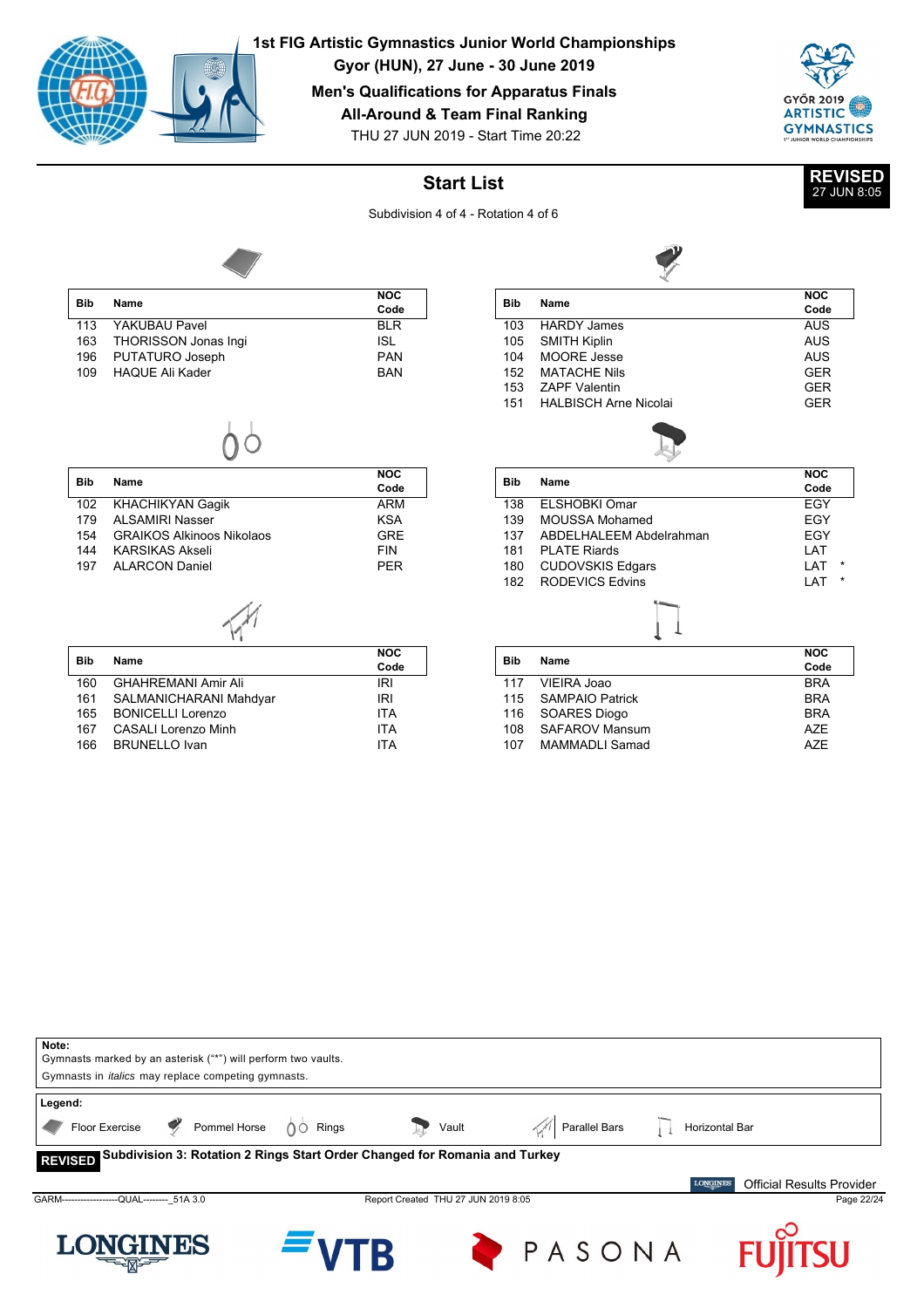

**Gyor (HUN), 27 June - 30 June 2019**

#### **Men's Qualifications for Apparatus Finals**

**All-Around & Team Final Ranking**

THU 27 JUN 2019 - Start Time 20:45



### **Start List**







| 117 | VIEIRA Joao<br>____ | <b>BRA</b> |
|-----|---------------------|------------|
|     |                     |            |

| <b>Bib</b> | Name                          | <b>NOC</b> |
|------------|-------------------------------|------------|
|            |                               | Code       |
| 152        | <b>MATACHE Nils</b>           | <b>GER</b> |
| 151        | <b>HAI BISCH Arne Nicolai</b> | <b>GER</b> |
| 153        | <b>ZAPF Valentin</b>          | <b>GER</b> |
| 103        | HARDY James                   | <b>AUS</b> |
| 104        | <b>MOORE</b> Jesse            | <b>AUS</b> |
| 105        | <b>SMITH Kiplin</b>           | <b>AUS</b> |
|            |                               |            |
| Dih.       | <b>Nomo</b>                   | <b>NOC</b> |

| вю  | name                    | Code       |
|-----|-------------------------|------------|
| 180 | CUDOVSKIS Edgars        | I AT       |
| 182 | <b>RODEVICS Edvins</b>  | I AT       |
| 181 | PLATE Riards            | I AT       |
| 139 | MOUSSA Mohamed          | EGY        |
| 137 | ABDELHALEEM Abdelrahman | <b>FGY</b> |
| 138 | ELSHOBKI Omar           | <b>FGY</b> |
|     |                         |            |

|                          | <b>NOC</b> |
|--------------------------|------------|
|                          | Code       |
| 163 THORISSON Jonas Ingi | ISL.       |
| PUTATURO Joseph          | <b>PAN</b> |
| HAQUE Ali Kader          | <b>BAN</b> |
| YAKUBAU Pavel            | BI R       |
|                          | Name       |



|     |                                  | <b>NOC</b>            |
|-----|----------------------------------|-----------------------|
| Bib | <b>Name</b>                      | Code                  |
| 179 | <b>ALSAMIRI Nasser</b>           | KSA                   |
| 154 | <b>GRAIKOS Alkinoos Nikolaos</b> | GRF                   |
| 144 | <b>KARSIKAS Akseli</b>           | $\star$<br><b>FIN</b> |
| 197 | <b>ALARCON Daniel</b>            | <b>PFR</b>            |
| 102 | KHACHIKYAN Gaqik                 | ARM                   |
|     |                                  |                       |



160 GHAHREMANI Amir Ali 161 SALMANICHARANI Mahdyar IRI 159 AYENEHBAND Omid